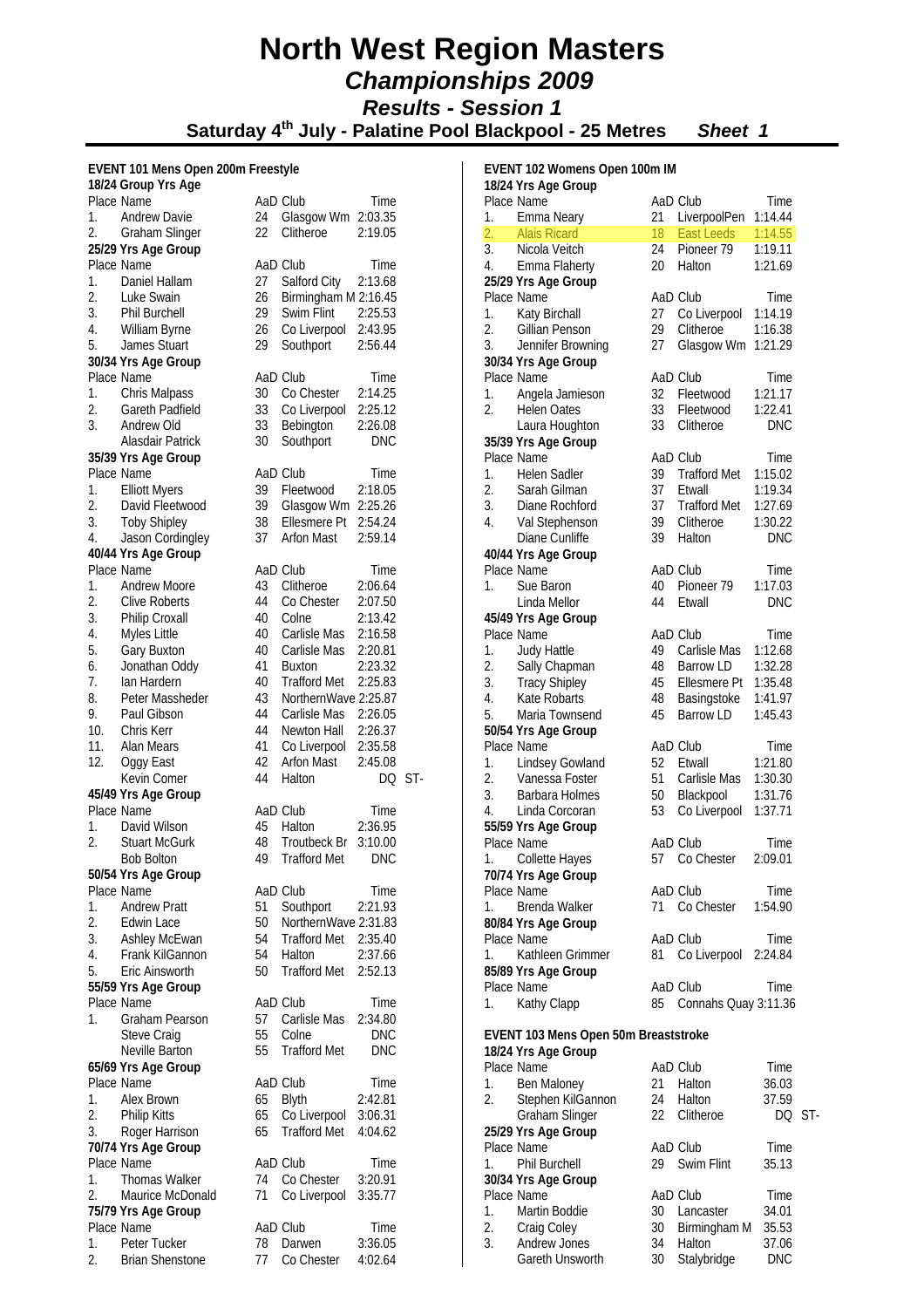**Saturday 4th July - Palatine Pool Blackpool - 25 Metres** *Sheet 2*

#### **35/39 Yrs Age Group**

| - 3<br>Place Name             |          | AaD Club            | Time       |
|-------------------------------|----------|---------------------|------------|
| 1.<br>Peter Jones             | 39       | Clitheroe           | 32.58      |
| 2.<br>Paul Ingle              | 38       | Etwall              | 37.94      |
| 3.<br><b>Toby Shipley</b>     | 38       | Ellesmere Pt        | 39.23      |
| 4.<br><b>Robert Waring</b>    | 39       | Clitheroe           | 41.10      |
| 40/44 Yrs Age Group           |          |                     |            |
| Place Name                    |          | AaD Club            | Time       |
| 1.<br><b>Richard Slater</b>   | 43       | Pioneer 79          | 33.17      |
| 2.<br>David Massey            | 42       | Stalybridge         | 34.71      |
| 3.<br>Philip Croxall          | 40       | Colne               | 35.32      |
| 4.<br>lan Hardern             | 40       | <b>Trafford Met</b> | 38.27      |
| 5.<br>Tom McCullough          |          | <b>Barrow LD</b>    | 38.59      |
| Kevin Comer<br>6.             | 41<br>44 | Halton              | 38.71      |
| 7.<br>John Bruun              | 42       | Hoylake             | 39.77      |
| 8.<br>Oggy East               | 42       | <b>Arfon Mast</b>   | 47.16      |
| 45/49 Yrs Age Group           |          |                     |            |
| Place Name                    |          | AaD Club            | Time       |
| 1.<br>Jan Glynn               | 47       | Blackburn           | 38.31      |
| 2.<br>David Wilson            | 45       | Halton              | 41.61      |
| 3.<br><b>Stuart McGurk</b>    |          | 48 Troutbeck Br     | 51.39      |
| <b>Bob Bolton</b>             | 49       | <b>Trafford Met</b> | <b>DNC</b> |
| 50/54 Yrs Age Group           |          |                     |            |
| Place Name                    |          | AaD Club            | Time       |
| 1. David Burchell             | 54       | Mold                | 38.25      |
| 2.                            | 50       | Halton              | 42.28      |
| <b>Barry Walker</b><br>3.     |          | <b>Trafford Met</b> |            |
| Ashley McEwan<br>Colin Hunter | 54       | 53 Halton           | 45.86      |
|                               |          |                     | <b>DNC</b> |
| 55/59 Yrs Age Group           |          |                     |            |
| Place Name                    |          | AaD Club            | Time       |
| Graham Pearson<br>1.          | 57<br>55 | Carlisle Mas        | 35.21      |
| Steve Craig                   |          | Colne               | <b>DNC</b> |
| Neville Barton                | 55       | <b>Trafford Met</b> | <b>DNC</b> |
| 60/64 Yrs Age Group           |          |                     |            |
| Place Name                    |          | AaD Club            | Time       |
| 1.<br>Thomas Kelleher         | 60       | Southport           | 38.91      |
| 2.<br><b>Graham Padgett</b>   | 62       | Warr'ton Dol        | 40.89      |
| 3.<br>Colin Price             | 64       | Halton              | 44.69      |
| 4.<br>Ray Marshall            |          | 60 Halton           | 49.61      |
| 65/69 Yrs Age Group           |          |                     |            |
| Place Name                    |          | AaD Club            | Time       |
| 1.<br>John Gall               | 65<br>67 | Southport           | 46.58      |
| 2.<br>Roger Ryan              |          | Southport           | 57.55      |
| 3.<br>Roger Harrison          | 65       | <b>Trafford Met</b> | 58.98      |
| 70/74 Yrs Age Group           |          |                     |            |
| Place Name                    |          | AaD Club            | Time       |
| 1.<br><b>Thomas Walker</b>    | 74       | Co Chester          | 42.65      |
| 2.<br>John Anderson           | 72       | <b>Trafford Met</b> | 51.05      |
| 75/79 Yrs Age Group           |          |                     |            |
| Place Name                    |          | AaD Club            | Time       |
| 1.<br>Peter Tucker            | 78       | Darwen              | 53.48      |
| <b>Brian Shenstone</b><br>2.  | 77       | Co Chester          | 1:11.51    |

#### **EVENT 104 Womens Open 50m Backstroke 18/24 Yrs Age Group**

|                | Place Name          |    | AaD Club          | Time  |
|----------------|---------------------|----|-------------------|-------|
| $1_{\cdot}$    | <b>Alais Ricard</b> | 18 | <b>East Leeds</b> | 34.17 |
|                | 2. Emma Thomas      | 23 | Hoylake           | 36.82 |
| 3 <sub>1</sub> | Christine Keane     | 23 | Halton            | 41.83 |
|                | 25/29 Yrs Age Group |    |                   |       |
|                | Place Name          |    | AaD Club          | Time  |
| 1.             | Lucy Lloyd-Roach    | 26 | Trafford Met      | 31.35 |
| 2.             | Katy Birchall       | 27 | Co Liverpool      | 32.45 |
| 3.             | Sarah Davey         | 26 | Glasgow Wm        | 36.66 |
| 4.             | Jennifer Browning   | 27 | Glasgow Wm        | 37.00 |

|          | 30/34 Yrs Age Group                  |          |                               |                |
|----------|--------------------------------------|----------|-------------------------------|----------------|
|          | Place Name                           |          | AaD Club                      | Time           |
|          | 1. Helen Oates                       | 33       | Fleetwood                     | 35.98          |
|          | 35/39 Yrs Age Group                  |          |                               |                |
|          | Place Name                           |          | AaD Club                      | Time           |
| 1.<br>2. | Helen Sadler<br>Nikki Dand           | 39<br>39 | <b>Trafford Met</b><br>Halton | 33.35<br>41.77 |
|          | Sarah Gilman                         | 37       | Etwall                        | DNC            |
|          | Diane Cunliffe                       | 39       | Halton                        | DNC            |
|          | 40/44 Yrs Age Group                  |          |                               |                |
|          | Place Name                           |          | AaD Club                      | Time           |
| 1.       | Sue Baron                            | 40       | Pioneer 79                    | 35.08          |
| 2.       | <b>Tracie Gorst</b>                  |          | 41 Trafford Met               | 37.50          |
|          | 45/49 Yrs Age Group                  |          |                               |                |
|          | Place Name                           |          | AaD Club                      | Time           |
| 1.       | Sally Chapman                        | 48       | <b>Barrow LD</b>              | 43.85          |
| 2.       | Maria Townsend<br>Ann Henderson      | 45<br>48 | <b>Barrow LD</b>              | 49.02<br>DNC   |
|          | 50/54 Yrs Age Group                  |          | Aquabears                     |                |
|          | Place Name                           |          | AaD Club                      | Time           |
|          | 1. Lindsey Gowland                   | 52       | Etwall                        | 37.79          |
| 2.       | <b>Barbara Holmes</b>                | 50       | Blackpool                     | 41.71          |
| 3.       | Linda Corcoran                       | 53       | Co Liverpool                  | 48.51          |
|          | 55/59 Yrs Age Group                  |          |                               |                |
|          | Place Name                           |          | AaD Club                      | Time           |
| 1.       | Collette Hayes                       |          | 57 Co Chester                 | 58.53          |
|          | 65/69 Yrs Age Group                  |          |                               |                |
|          | Place Name                           |          | AaD Club                      | Time           |
| 1.       | Doreen Gordon<br>70/74 Yrs Age Group |          | 67 Southport                  | 47.39          |
|          | Place Name                           |          | AaD Club                      | Time           |
|          | 1. Brenda Walker                     | 71       | Co Chester                    | 49.59          |
|          | 2. Ann Humphris                      | 72       | Barnstaple                    | 1:03.63        |
|          | 75/79 Yrs Age Group                  |          |                               |                |
|          | Place Name                           |          | AaD Club                      | Time           |
| 1.       | Barbara Morton                       | 76       | Southport                     | 57.50          |
|          | 80/84 Yrs Age Group                  |          |                               |                |
|          | Place Name                           |          | AaD Club                      | Time           |
| $1_{-}$  | Kathleen Grimmer                     | 81       | Co Liverpool 1:06.44          |                |
|          | 85/89 Yrs Age Group<br>Place Name    |          | AaD Club                      |                |
| 1.       | Kathy Clapp                          | 85       | Connahs Quay 1:18.75          | Time           |
|          |                                      |          |                               |                |
|          | EVENT 105 Mens Open 100m Butterfly   |          |                               |                |
|          | 18/24 Yrs Age Group                  |          |                               |                |
|          | Place Name                           |          | AaD Club                      | Time           |
| 1.       | <b>Andrew Davie</b>                  | 24       | Glasgow Wm 1:05.87            |                |
|          | 25/29 Yrs Age Group                  |          |                               |                |
|          | Place Name                           |          | AaD Club                      | Time           |
| 1.       | Luke Swain                           | 26       | Birmingham M 1:14.54          |                |
|          | 30/34 Yrs Age Group<br>Place Name    |          | AaD Club                      |                |
| 1.       | Ed Clayton                           | 33       | <b>Bootle</b>                 | Time<br>57.02  |
| 2.       | Chris Malpass                        | 30       | Co Chester                    | 1:01.17        |
| 3.       | Paul Smith                           | 34       | NorthernWave 1:05.97          |                |
|          | Alasdair Patrick                     | 30       | Southport                     | <b>DNC</b>     |
|          |                                      |          |                               |                |
|          | 35/39 Yrs Age Group                  |          |                               |                |
|          | Place Name                           |          | AaD Club                      | Time           |
| 1.       | <b>Elliott Myers</b>                 | 39       | Fleetwood                     | 1:09.20        |
| 2.       | Paul Malin                           | 35       | Skipton                       | 1:16.90        |
| 3.       | Paul Ingle                           | 38       | Etwall                        | 1:17.83        |
| 4.       | Jason Cordingley                     | 37       | <b>Arfon Mast</b>             | 1:34.08        |
|          | 40/44 Yrs Age Group                  |          |                               |                |
|          | Place Name                           |          | AaD Club                      | Time           |
| 1.       | <b>Clive Roberts</b>                 | 44       | Co Chester                    | 1:04.87        |
| 2.       | Myles Little                         | 40       | Carlisle Mas                  | 1:07.10        |
| 3.       | Jonathan Oddy                        | 41       | <b>Buxton</b>                 | 1:08.45        |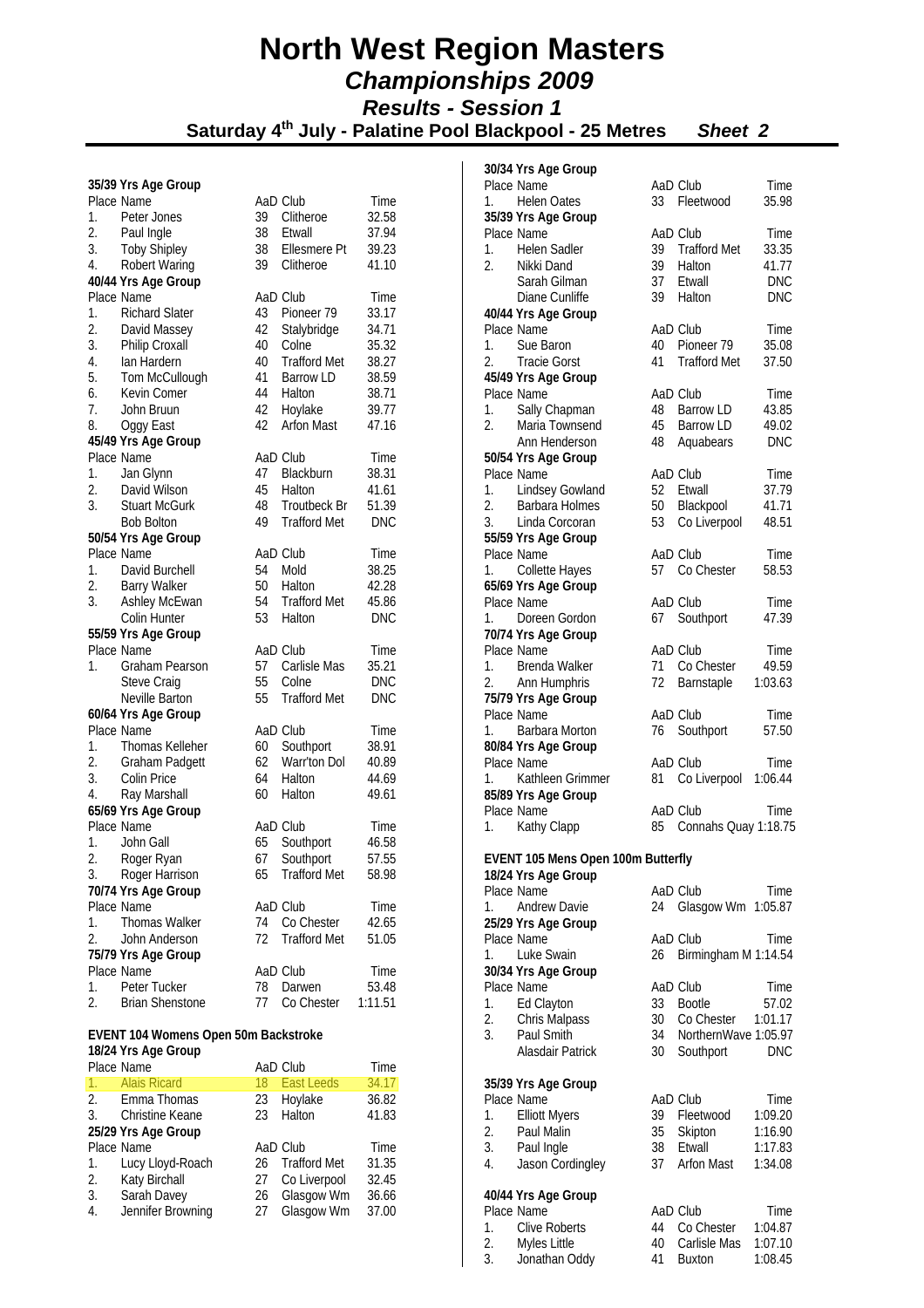**Saturday 4th July - Palatine Pool Blackpool - 25 Metres** *Sheet 3*

| <b>Garry Vickers</b><br>41<br>Etwall<br>4.        | 1:11.96              |
|---------------------------------------------------|----------------------|
| Gary Buxton<br>5.<br>40                           | Carlisle Mas 1:13.61 |
| Chris Kerr<br>Newton Hall<br>44<br>6.             | 1:19.11              |
| 45/49 Yrs Age Group                               |                      |
| Place Name<br>AaD Club                            | Time                 |
| Andrew Walker<br>Skipton<br>48<br>1.              | 1:15.49              |
| <b>Stuart McGurk</b><br>48<br>$2^{+}$             | Troutbeck Br 1:39.82 |
| 50/54 Yrs Age Group                               |                      |
| Place Name<br>AaD Club                            | Time                 |
| 54<br>Mold<br>1. David Burchell                   | 1:19.08              |
| 2. Roy Keane<br>53<br>Halton                      | 1:25.09              |
| 3. Edwin Lace<br>50                               | NorthernWave 1:30.45 |
| 55/59 Yrs Age Group                               |                      |
| Place Name<br>AaD Club                            | Time                 |
| 57<br>Graham Pearson<br>1 <sup>1</sup>            | Carlisle Mas 1:13.35 |
| 60/64 Yrs Age Group                               |                      |
| Place Name<br>AaD Club                            | Time                 |
| 1. Derek Booth<br>60<br>Halton                    | 1:21.40              |
| 2. Colin Price<br>Halton<br>64                    | 1:57.39              |
| 65/69 Yrs Age Group                               |                      |
| Place Name<br>AaD Club                            | Time                 |
| Neil MacKinnon<br>Trafford Met<br>68              | 1:24.11              |
| 70/74 Yrs Age Group                               |                      |
| Place Name<br>AaD Club                            | Time                 |
| 1. Maurice McDonald<br>71<br>Co Liverpool 2:28.80 |                      |

#### **EVENT 106 Womens Open 100m Freestyle**

|                  | 18/24 Yrs Age Group  |    |                     |            |
|------------------|----------------------|----|---------------------|------------|
|                  | Place Name           |    | AaD Club            | Time       |
| 1.               | <b>Holly Newsome</b> | 23 | Ellesmere Pt        | 1:02.25    |
| $\overline{2}$ . | <b>Alais Ricard</b>  | 18 | <b>East Leeds</b>   | 1:04.11    |
| 3.               | Emma Neary           | 21 | LiverpoolPen        | 1:10.42    |
| 4.               | Christine Keane      | 23 | Halton              | 1:20.45    |
|                  | 25/29 Yrs Age Group  |    |                     |            |
|                  | Place Name           |    | AaD Club            | Time       |
| 1.               | Katy Birchall        | 27 | Co Liverpool        | 1:03.51    |
| 2.               | Sarah Davey          | 26 | Glasgow Wm          | 1:08.79    |
| 3.               | Jennifer Browning    | 27 | Glasgow Wm          | 1:10.67    |
|                  | 30/34 Yrs Age Group  |    |                     |            |
|                  | Place Name           |    | AaD Club            | Time       |
| 1.               | Angela Jamieson      | 32 | Fleetwood           | 1:09.21    |
|                  | 35/39 Yrs Age Group  |    |                     |            |
|                  | Place Name           |    | AaD Club            | Time       |
| 1.               | Helen Sadler         | 39 | <b>Trafford Met</b> | 1:02.82    |
| 2.               | Sarah Gilman         | 37 | Etwall              | 1:08.12    |
| 3.               | Karen Driver         | 38 | Colne               | 1:10.07    |
| 4.               | Lisa Stansbie        | 35 | Etwall              | 1:22.00    |
|                  | Julie Watson         | 39 | Clitheroe           | <b>DNC</b> |
|                  | Diane Cunliffe       | 39 | Halton              | <b>DNC</b> |
|                  | 40/44 Yrs Age Group  |    |                     |            |
|                  | Place Name           |    | AaD Club            | Time       |
| 1.               | Sandra Skellern      | 42 | <b>Trafford Met</b> | 1:10.83    |
| 2.               | Sarah Smallwood      | 42 | Blackburn           | 1:15.36    |
| 3.               | Linda Mellor         | 44 | Etwall              | 1:33.11    |
|                  | 45/49 Yrs Age Group  |    |                     |            |
|                  | Place Name           |    | AaD Club            | Time       |
| 1.               | Judy Hattle          | 49 | Carlisle Mas        | 1:04.17    |
| 2.               | Sally Chapman        | 48 | <b>Barrow LD</b>    | 1:18.55    |
| 3.               | <b>Tracy Shipley</b> | 45 | Ellesmere Pt        | 1:18.81    |
| 4.               | Maria Townsend       | 45 | <b>Barrow LD</b>    | 1:31.81    |
|                  | 50/54 Yrs Age Group  |    |                     |            |
|                  | Place Name           |    | AaD Club            | Time       |
| 1.               | Jill Jones           | 52 | <b>Trafford Met</b> | 1:08.36    |
| 2.               | Lindsey Gowland      | 52 | Etwall              | 1:10.07    |
| 3.               | Ann Lucas            | 51 | Darwen              | 1:27.43    |
|                  | 55/59 Yrs Age Group  |    |                     |            |
|                  | Place Name           |    | AaD Club            | Time       |
| 1.               | Collette Hayes       | 57 | Co Chester          | 1:45.58    |

|          | 65/69 Yrs Age Group<br>Place Name                        |          | AaD Club                         | Time           |
|----------|----------------------------------------------------------|----------|----------------------------------|----------------|
| 1.       | Doreen Gordon                                            | 67       | Southport                        | 1:29.15        |
|          | 70/74 Yrs Age Group                                      |          |                                  |                |
|          | Place Name                                               |          | AaD Club                         | Time           |
| 1.       | Brenda Walker                                            | 71       | Co Chester                       | 1:37.33        |
| 2.       | Ann Humphris                                             | 72       | Barnstaple                       | 1:59.88        |
|          |                                                          |          |                                  |                |
|          | EVENT 107 Mens Open 50m Freestyle<br>18/24 Yrs Age Group |          |                                  |                |
|          | Place Name                                               |          | AaD Club                         | Time           |
| 1.       | Graham Slinger                                           | 22       | Clitheroe                        | 27.14          |
| 2.       | Ben Maloney                                              | 21       | Halton                           | 27.38          |
| 3.       | Stephen KilGannon                                        | 24       | Halton                           | 29.98          |
|          | 25/29 Yrs Age Group                                      |          |                                  |                |
|          | Place Name                                               |          | AaD Club                         | Time           |
| 1.       | Neale Sayle                                              | 27       | <b>Trafford Met</b>              | 24.02          |
| 2.       | Daniel Hallam                                            | 27       | Salford City                     | 26.93          |
| 3.<br>4. | Luke Swain<br>David Owens                                | 26<br>28 | Birmingham M<br>Hoylake          | 27.18<br>27.70 |
| 5.       | Chris Armour                                             | 28       | Hoylake                          | 27.83          |
| 6.       | Jonathan Furnival                                        | 27       | <b>Trafford Met</b>              | 27.97          |
| 7.       | <b>Phil Burchell</b>                                     | 29       | Swim Flint                       | 29.26          |
| 8.       | James Stuart                                             | 29       | Southport                        | 33.47          |
|          | <b>Philip Eccles</b>                                     | 27       | Hoylake                          | <b>DNC</b>     |
|          | 30/34 Yrs Age Group                                      |          |                                  |                |
|          | Place Name                                               |          | AaD Club                         | Time           |
| 1.       | Paul Longland                                            | 30       | <b>Trafford Met</b>              | 25.05          |
| 2.       | Jonathan Penson                                          | 31       | Clitheroe                        | 25.09          |
| 3.<br>4. | Stephen Longland<br>Chris Malpass                        | 30<br>30 | <b>Bristol Hen</b><br>Co Chester | 25.36<br>26.68 |
| 5.       | Craig Coley                                              | 30       | Birmingham M                     | 27.39          |
| 6.       | Martin Boddie                                            | 30       | Lancaster                        | 28.58          |
| 6.       | Andrew Jones                                             | 34       | Halton                           | 28.58          |
| 8.       | Gareth Padfield                                          | 33       | Co Liverpool                     | 28.75          |
| 9.       | Andrew Old                                               | 33       | Bebington                        | 29.39          |
|          | Gareth Unsworth                                          | 30       | Stalybridge                      | <b>DNC</b>     |
|          | Neil Barnes                                              | 30       | Halton                           | <b>DNC</b>     |
|          | Ed Clayton                                               | 33       | <b>Bootle</b>                    | DNC            |
|          | 35/39 Yrs Age Group                                      |          |                                  |                |
|          | Place Name                                               |          | AaD Club                         | Time           |
|          | 1. Ludwig Otterbein                                      |          | 36 NorthernWave                  | 25.93          |
| 2.       | <b>Elliott Myers</b>                                     | 39       | Fleetwood                        | 28.04          |
| 3.       | David Fleetwood                                          | 39       | Glasgow Wm                       | 28.77          |
| 4.       | Vladimir Pasternak                                       | 37       | Clitheroe                        | 29.22          |
| 5.       | Paul Malin                                               | 35       | Skipton                          | 29.29          |
| 6.<br>7. | <b>Robert Waring</b>                                     | 39<br>38 | Clitheroe<br>Ellesmere Pt        | 32.98<br>34.07 |
| 8.       | <b>Toby Shipley</b><br>Jason Cordingley                  | 37       | <b>Arfon Mast</b>                | 36.29          |
|          | Peter Jones                                              | 39       | Clitheroe                        | <b>DNC</b>     |
|          |                                                          |          |                                  |                |
|          | 40/44 Yrs Age Group                                      |          |                                  |                |
|          | Place Name                                               |          | AaD Club                         | Time           |
| 1.       | Carl Barkley                                             | 44       | Halton                           | 24.83          |
| 2.       | <b>Andrew Moore</b>                                      | 43       | Clitheroe                        | 25.36          |
| 3.       | Garry Vickers                                            | 41       | Etwall                           | 27.27          |
| 4.<br>5. | Philip Croxall<br>David Massey                           | 40<br>42 | Colne<br>Stalybridge             | 27.59<br>27.95 |
| 6.       | Jonathan Oddy                                            | 41       | <b>Buxton</b>                    | 28.37          |
| 7.       | Peter Massheder                                          | 43       | NorthernWave                     | 29.39          |
| 8.       | Chris Kerr                                               | 44       | Newton Hall                      | 30.03          |
| 9.       | Tom McCullough                                           | 41       | <b>Barrow LD</b>                 | 30.60          |
| 10.      | John Bruun                                               | 42       | Hoylake                          | 31.63          |
| 11.      | Alan Mears                                               | 41       | Co Liverpool                     | 31.93          |
| 12.      | Oggy East                                                | 42       | Arfon Mast                       | 32.39          |
| 13.      | Kevin Comer                                              | 44       | Halton                           | 33.08          |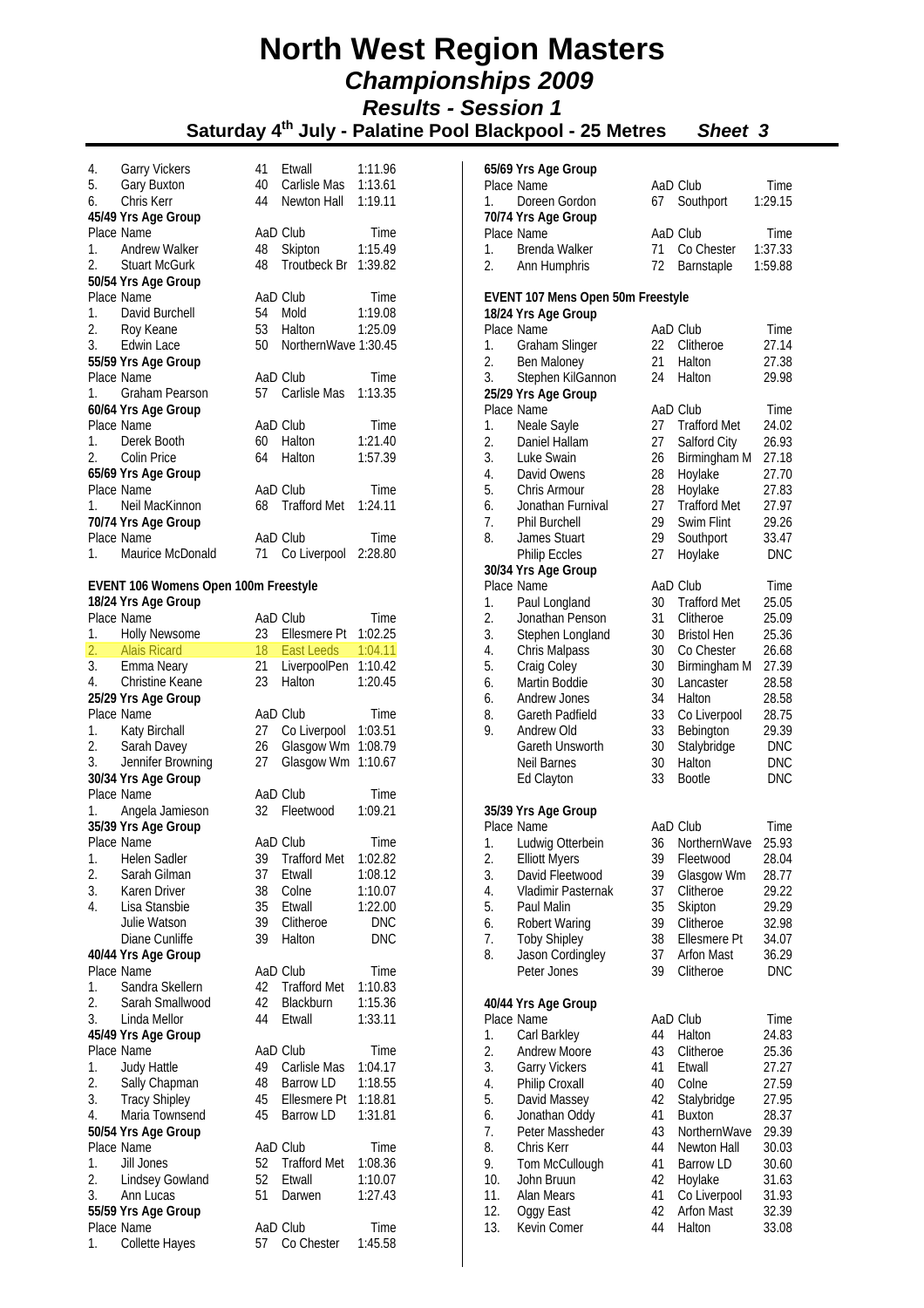|          | 45/49 Yrs Age Group                        |          |                        |                     |
|----------|--------------------------------------------|----------|------------------------|---------------------|
|          | Place Name                                 |          | AaD Club               | Time                |
| 1.       | Alec Johnson                               | 47       | <b>Trafford Met</b>    | 26.05               |
| 2.       | Andrew Walker                              | 48       | Skipton                | 29.10               |
| 3.       | David Wilson                               | 45       | Halton                 | 30.52               |
| 4.       | Jan Glynn                                  | 47       | Blackburn              | 32.47               |
| 5.       | <b>Stuart McGurk</b>                       | 48       | <b>Troutbeck Br</b>    | 36.50               |
|          | <b>Bob Bolton</b>                          | 49       | <b>Trafford Met</b>    | <b>DNC</b>          |
|          | 50/54 Yrs Age Group<br>Place Name          |          | AaD Club               | Time                |
| 1.       | <b>Graham Sadler</b>                       | 50       | <b>Trafford Met</b>    | 26.55               |
| 2.       | <b>Andrew Pratt</b>                        | 51       | Southport              | 27.89               |
| 3.       | Frank KilGannon                            | 54       | Halton                 | 30.49               |
| 4.       | Ashley McEwan                              | 54       | <b>Trafford Met</b>    | 30.67               |
| 5.       | David Burchell                             | 54       | Mold                   | 32.08               |
| 6.       | Stephen Foster                             |          | Carlisle Mas           | 32.20               |
| 7.       | Roy Keane                                  | 52<br>53 | Halton                 | 32.95               |
| 8.       | Eric Ainsworth                             | 50       | <b>Trafford Met</b>    | 33.39               |
| 9.       | <b>Barry Walker</b>                        | 50       | Halton                 | 34.58               |
|          | Colin Hunter                               | 53       | Halton                 | <b>DNC</b>          |
|          | 55/59 Yrs Age Group                        |          |                        |                     |
|          | Place Name                                 |          | AaD Club               | Time                |
|          | Steve Craig                                | 55       | Colne                  | <b>DNC</b>          |
|          | Neville Barton                             | 55       | <b>Trafford Met</b>    | <b>DNC</b>          |
|          | 60/64 Yrs Age Group                        |          |                        |                     |
|          | Place Name                                 |          | AaD Club               | Time                |
| 1.       | Derek Booth                                | 60       | Halton                 | 30.83               |
| 2.<br>3. | Graham Padgett<br>Thomas Kelleher          | 62<br>60 | Warr'ton Dol           | 30.95               |
| 4.       | Colin Price                                | 64       | Southport<br>Halton    | 34.61<br>34.64      |
|          | Neil Jackson                               | 63       | Southport              | <b>DNC</b>          |
|          | 65/69 Yrs Age Group                        |          |                        |                     |
|          | Place Name                                 |          | AaD Club               | Time                |
| 1.       | Neil MacKinnon                             | 68       | <b>Trafford Met</b>    | 29.23               |
| 2.       | Alex Brown                                 | 65       | Blyth                  | 32.77               |
| 3.       | John Gall                                  | 65       | Southport              | 32.96               |
| 4.       | <b>Philip Kitts</b>                        | 65       | Co Liverpool           | 35.55               |
| 5.       | Roger Ryan                                 | 67       | Southport              | 42.59               |
| 6.       | Roger Harrison                             | 65       | <b>Trafford Met</b>    | 42.81               |
|          | 70/74 Yrs Age Group                        |          |                        |                     |
|          | Place Name                                 |          | AaD Club               | Time                |
| 1.       | <b>Thomas Walker</b>                       | 74       | Co Chester             | 37.89               |
| 2.       | Maurice McDonald                           | 71       | Co Liverpool           | 38.47               |
| 3.       | John Anderson                              | 72       | Trafford Met           | 42.21               |
|          | 75/79 Yrs Age Group<br>Place Name          |          | AaD Club               |                     |
| 1.       | Peter Tucker                               | 78       | Darwen                 | Time<br>39.11       |
| 2.       | <b>Brian Shenstone</b>                     | 77       | Co Chester             | 47.19               |
|          |                                            |          |                        |                     |
|          | <b>EVENT 108 Womens Open 50m Butterfly</b> |          |                        |                     |
|          | 18/24 Yrs Age Group                        |          |                        |                     |
|          | Place Name                                 |          | AaD Club               | Time                |
| 1.       | <b>Holly Newsome</b>                       | 23       | Ellesmere Pt           | 32.00               |
| 2.       | <b>Alais Ricard</b>                        | 18       | <b>East Leeds</b>      | 34.53               |
|          | 25/29 Yrs Age Group                        |          |                        |                     |
|          | Place Name                                 |          | AaD Club               | Time                |
| 1.       | Lucy Lloyd-Roach                           | 26       | <b>Trafford Met</b>    | 29.50               |
| 2.       | Jennifer Browning                          | 27       | Glasgow Wm             | 37.98               |
|          | 30/34 Yrs Age Group                        |          |                        |                     |
|          | Place Name                                 |          | AaD Club               | Time                |
| 1.       | Angela Jamieson                            | 32       | Fleetwood              | 36.20               |
| 2.       | <b>Helen Oates</b><br>Laura Houghton       | 33<br>33 | Fleetwood<br>Clitheroe | 38.46<br><b>DNC</b> |
|          | 35/39 Yrs Age Group                        |          |                        |                     |
|          | Place Name                                 |          | AaD Club               | Time                |
| 1.       | <b>Helen Sadler</b>                        | 39       | <b>Trafford Met</b>    | 31.84               |
| 2.       | Melanie Lang                               | 35       | Pioneer 79             | 33.21               |
| 3.       | Sarah Gilman                               | 37       | Etwall                 | 33.25               |
| 4.       | Diane Rochford                             | 37       | <b>Trafford Met</b>    | 35.58               |

| 5.       | Val Stephenson                              | 39       | Clitheroe                           | 39.76              |         |
|----------|---------------------------------------------|----------|-------------------------------------|--------------------|---------|
|          | Lisa Stansbie                               | 35       | Etwall                              | <b>DNC</b>         |         |
|          | Julie Watson                                | 39       | Clitheroe                           | <b>DNC</b>         |         |
|          | 40/44 Yrs Age Group                         |          |                                     |                    |         |
|          | Place Name                                  |          | AaD Club                            | Time               |         |
|          | Sandra Skellern                             | 42       | <b>Trafford Met</b>                 | DQ                 | SA-2L   |
|          | 45/49 Yrs Age Group                         |          |                                     |                    |         |
|          | Place Name                                  |          | AaD Club                            | Time               |         |
| 1.       | <b>Judy Hattle</b>                          | 49       | Carlisle Mas                        | 31.22              |         |
| 2.<br>3. | Sally Chapman                               | 48<br>45 | <b>Barrow LD</b>                    | 41.33              |         |
|          | <b>Tracy Shipley</b><br>50/54 Yrs Age Group |          | Ellesmere Pt                        | 46.86              |         |
|          | Place Name                                  |          | AaD Club                            | Time               |         |
| 1.       | Jill Jones                                  | 52       | <b>Trafford Met</b>                 | 35.80              |         |
| 2.       | Lindsey Gowland                             | 52       | Etwall                              | 36.36              |         |
| 3.       | Vanessa Foster                              | 51       | Carlisle Mas                        | 41.16              |         |
| 4.       | Linda Corcoran                              | 53       | Co Liverpool                        | 49.71              |         |
|          | Ann Lucas                                   | 51       | Darwen                              | <b>DNC</b>         |         |
|          | Barbara Holmes                              | 50       | Blackpool                           | <b>DNC</b>         |         |
|          | 65/69 Yrs Age Group                         |          |                                     |                    |         |
|          | Place Name                                  |          | AaD Club                            | Time               |         |
| 1.       | Doreen Gordon                               | 67       | Southport                           | 51.86              |         |
|          | 85/89 Yrs Age Group                         |          |                                     |                    |         |
|          | Place Name                                  |          | AaD Club                            | Time               |         |
|          | Kathy Clapp                                 | 85       | Connahs Quay                        | DQ                 | ST-     |
|          |                                             |          |                                     |                    |         |
|          | EVENT 109 Mens Open 100m Backstroke         |          |                                     |                    |         |
|          | 18/24 Yrs Age Group                         |          |                                     |                    |         |
|          | Place Name                                  |          | AaD Club                            | Time               |         |
| 1.       | Andrew Davie                                | 24       | Glasgow Wm 1:04.88                  |                    |         |
|          | 25/29 Yrs Age Group                         |          |                                     |                    |         |
|          | Place Name                                  |          | AaD Club                            | Time               |         |
| 1.       | Neale Sayle                                 | 27       | <b>Trafford Met</b>                 | 58.97              |         |
| 2.       | Chris Armour                                | 28       | Hoylake                             | 1:12.77            |         |
| 3.       | Jonathan Furnival                           | 27       | <b>Trafford Met</b>                 | 1:13.83            |         |
| 4.<br>5. | Daniel Hallam                               | 27<br>26 | Salford City<br>Co Liverpool        | 1:14.16<br>1:35.14 |         |
|          | William Byrne<br>30/34 Yrs Age Group        |          |                                     |                    |         |
|          | Place Name                                  |          | AaD Club                            | Time               |         |
| 1.       | Gareth Padfield                             | 33       | Co Liverpool                        | 1:16.23            |         |
|          | Alasdair Patrick                            | 30       | Southport                           | <b>DNC</b>         |         |
|          | Ed Clayton                                  | 33       | <b>Bootle</b>                       | DNC                |         |
|          | 35/39 Yrs Age Group                         |          |                                     |                    |         |
|          | Place Name                                  |          | AaD Club                            | Time               |         |
| 1.       | Peter Jones                                 | 39       | Clitheroe                           | 1:02.39            |         |
| 2.       | Paul Ingle                                  | 38       | Etwall                              | 1:22.76            |         |
|          | 40/44 Yrs Age Group                         |          |                                     |                    |         |
|          | Place Name                                  |          | AaD Club                            | Time               |         |
| 1.       | Myles Little                                | 40       | Carlisle Mas                        | 1:11.83            |         |
| 2.       | lan Hardern                                 | 40       | <b>Trafford Met</b>                 | 1:12.82            |         |
| 3.       | Gary Buxton                                 | 40       | Carlisle Mas                        | 1:14.57            |         |
| 4.       | Paul Gibson                                 | 44       | Carlisle Mas                        | 1:20.15            |         |
|          | Carl Barkley                                | 44       | Halton                              | <b>DNC</b>         |         |
|          | 45/49 Yrs Age Group<br>Place Name           |          |                                     |                    |         |
|          |                                             |          | AaD Club                            | Time               |         |
| 1.<br>2. | Alec Johnson<br><b>Stuart McGurk</b>        | 47<br>48 | <b>Trafford Met</b><br>Troutbeck Br | 1:09.69<br>1:49.23 |         |
|          | Rob Arnold                                  | 49       | <b>Trafford Met</b>                 |                    | DQ T-1L |
|          | 50/54 Yrs Age Group                         |          |                                     |                    |         |
|          | Place Name                                  |          | AaD Club                            | Time               |         |
| 1.       | Frank KilGannon                             | 54       | Halton                              | 1:23.43            |         |
| 2.       | Roy Keane                                   | 53       | Halton                              | 1:28.59            |         |
| 3.       | Edwin Lace                                  | 50       | NorthernWave 1:33.43                |                    |         |
|          | Stephen Foster                              | 52       | Carlisle Mas                        | DQ ST-             |         |
|          | 55/59 Yrs Age Group                         |          |                                     |                    |         |
|          | Place Name                                  |          | AaD Club                            | Time               |         |
| 1.       | Colin Webb                                  | 57       | Cockermouth 1:25.69                 |                    |         |
|          |                                             |          |                                     |                    |         |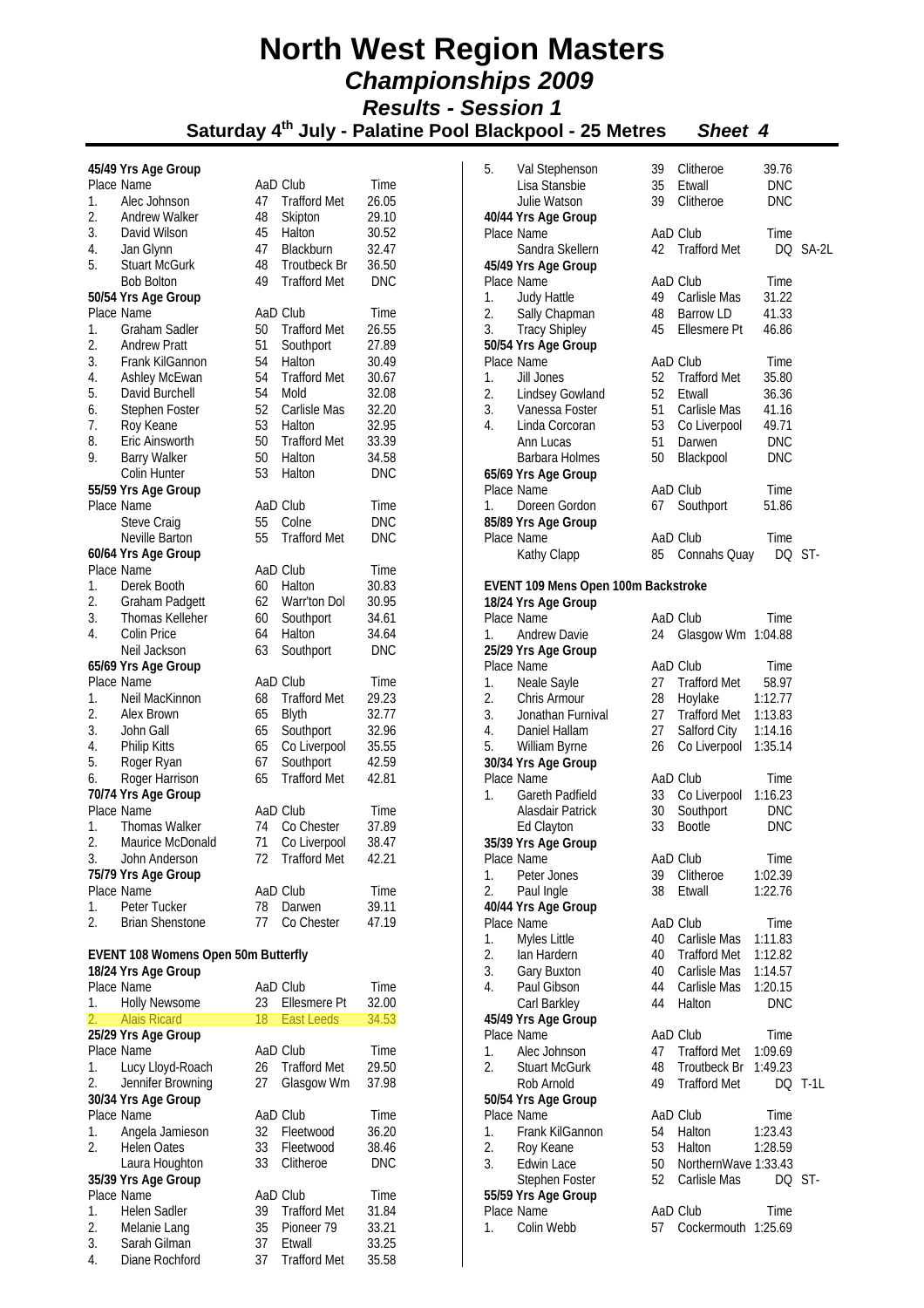#### **North West Region Masters**   *Championships 2009 Results - Session 1*   **Saturday 4th July - Palatine Pool Blackpool - 25 Metres** *Sheet 5*

### **60/64 Yrs Age Group**

|    | 60/64 Yrs Age Group                     |    |                     |            |                |
|----|-----------------------------------------|----|---------------------|------------|----------------|
|    | Place Name                              |    | AaD Club            | Time       |                |
| 1. | Graham Padgett                          |    | 62 Warr'ton Dol     | 1:24.70    |                |
| 2. | Neil Jackson                            | 63 | Southport           | 1:31.78    |                |
| 3. | Ray Marshall                            | 60 | Halton              | 1:58.31    |                |
|    | Graham Tossell                          | 62 | <b>Buxton</b>       |            | <b>DQ T-1L</b> |
|    |                                         |    |                     |            |                |
|    | 65/69 Yrs Age Group                     |    |                     |            |                |
|    | Place Name                              |    | AaD Club            | Time       |                |
| 1. | Roger Ryan                              | 67 | Southport           | 2:07.49    |                |
|    | 70/74 Yrs Age Group                     |    |                     |            |                |
|    | Place Name                              |    | AaD Club            | Time       |                |
| 1. | <b>Thomas Walker</b>                    | 74 | Co Chester          | 1:31.56    |                |
| 2. | John Anderson                           | 72 | <b>Trafford Met</b> | 1:45.79    |                |
|    | 75/79 Yrs Age Group                     |    |                     |            |                |
|    | Place Name                              |    | AaD Club            | Time       |                |
|    |                                         |    |                     |            |                |
| 1. | <b>Brian Shenstone</b>                  | 77 | Co Chester          | 2:05.76    |                |
|    | EVENT 110 Womens Open 100m Breaststroke |    |                     |            |                |
|    | 18/24 Yrs Age Group                     |    |                     |            |                |
|    | Place Name                              |    | AaD Club            | Time       |                |
| 1. | Nicola Veitch                           | 24 | Pioneer 79          | 1:23.63    |                |
|    |                                         |    |                     |            |                |
| 2. | Emma Flaherty                           | 20 | Halton              | 1:31.25    |                |
|    | 25/29 Yrs Age Group                     |    |                     |            |                |
|    | Place Name                              |    | AaD Club            | Time       |                |
| 1. | Gillian Penson                          | 29 | Clitheroe           | 1:25.41    |                |
| 2. | Hayley Riach                            | 26 | Hoylake             | 1:32.19    |                |
| 3. | Jennifer Browning                       | 27 | Glasgow Wm 1:34.25  |            |                |
|    | 35/39 Yrs Age Group                     |    |                     |            |                |
|    | Place Name                              |    | AaD Club            | Time       |                |
| 1. | Karen Driver                            | 38 | Colne               | 1:30.74    |                |
|    |                                         | 39 |                     |            |                |
|    | Diane Cunliffe                          |    | Halton              | <b>DNC</b> |                |
|    | 40/44 Yrs Age Group                     |    |                     |            |                |
|    | Place Name                              |    | AaD Club            | Time       |                |
| 1. | Geraldine Bolton                        | 43 | <b>Trafford Met</b> | 1:22.93    |                |
| 2. | Sue Baron                               | 40 | Pioneer 79          | 1:27.29    |                |
| 3. | Sarah Smallwood                         |    | 42 Blackburn        | 1:32.29    |                |
|    | Linda Mellor                            | 44 | Etwall              | <b>DNC</b> |                |
|    | <b>Tracie Gorst</b>                     | 41 | <b>Trafford Met</b> | <b>DNC</b> |                |
|    | 45/49 Yrs Age Group                     |    |                     |            |                |
|    | Place Name                              |    | AaD Club            | Time       |                |
|    | Irene Meikle                            | 47 | Barrow LD           |            |                |
| 1. |                                         |    |                     | 1:38.52    |                |
| 2. | Kate Robarts                            | 48 | Basingstoke         | 1:48.28    |                |
|    | Ann Henderson                           | 48 | Aquabears           | <b>DNC</b> |                |
|    | 50/54 Yrs Age Group                     |    |                     |            |                |
|    | Place Name                              |    | AaD Club            | Time       |                |
| 1. | Linda Corcoran                          | 53 | Co Liverpool        | 1:36.97    |                |
| 2. | Ann Lucas                               | 51 | Darwen              | 1:52.09    |                |
|    | 80/84 Yrs Age Group                     |    |                     |            |                |
|    | Place Name                              |    | AaD Club            | Time       |                |
| 1. | Kathleen Grimmer                        | 81 | Co Liverpool        | 2:30.11    |                |
|    |                                         |    |                     |            |                |
|    | EVENT 111 Mens Open 200m Medley Team    |    |                     |            |                |
|    | Place Name                              |    | A.G Club            | Time       |                |
|    |                                         |    |                     |            |                |

|                  | Place Name             | A.G Club             | Time    |
|------------------|------------------------|----------------------|---------|
| $\mathbf{1}$ .   | Trafford Metro 200-239 | Trafford Met 2:06.20 |         |
| 2.               | Carlisle Mast 160-199  | Carlisle Mas 2:07.70 |         |
| 3.               | Northern Wave 160-199  | NorthernWave 2:09.10 |         |
| $\overline{4}$ . | Halton 160-199         | Halton               | 2:12.99 |
| .5.              | Fleetwood 160-199      | Fleetwood            | 2:14.21 |
| 6.               | Halton 200-239         | Halton               | 2:29.04 |
| 7 <sub>1</sub>   | Southport 200-239      | Southport            | 2:37.82 |
|                  |                        |                      |         |

#### **EVENT 112 Womens Open 200m Medley Team**

|           | Place Name        | A.G Club               | Time.   |
|-----------|-------------------|------------------------|---------|
| $1 \quad$ | Trafford 160-199  | Trafford Met $2:12.50$ |         |
| $2^{1}$   | Fleetwood 120-159 | Fleetwood              | 2:23.32 |

#### **EVENT 113 Mixed 200m Free.Team**

|    | Place Name              | A.G Club            | Time    |
|----|-------------------------|---------------------|---------|
| 1. | <b>Trafford 120-199</b> | Trafford            | 1:48.35 |
| 2. | Fleetwood 120-159       | Fleetwood           | 2:00.82 |
| 3. | Trafford Metro 200-239  | <b>Trafford Met</b> | 2:06.03 |
| 4. | Halton 72+              | Halton              | 2:06.59 |
| 5. | Fleetwood 160-199       | Fleetwood           | 2:07.89 |
| 6. | Carlisle 200-239        | Carlisle Mas        | 2:10.16 |
| 7. | Halto 160-199           | Halton              | 2:15.70 |
| 8. | Pioneer 79 160-199      | Pioneer 79          | 4:03.45 |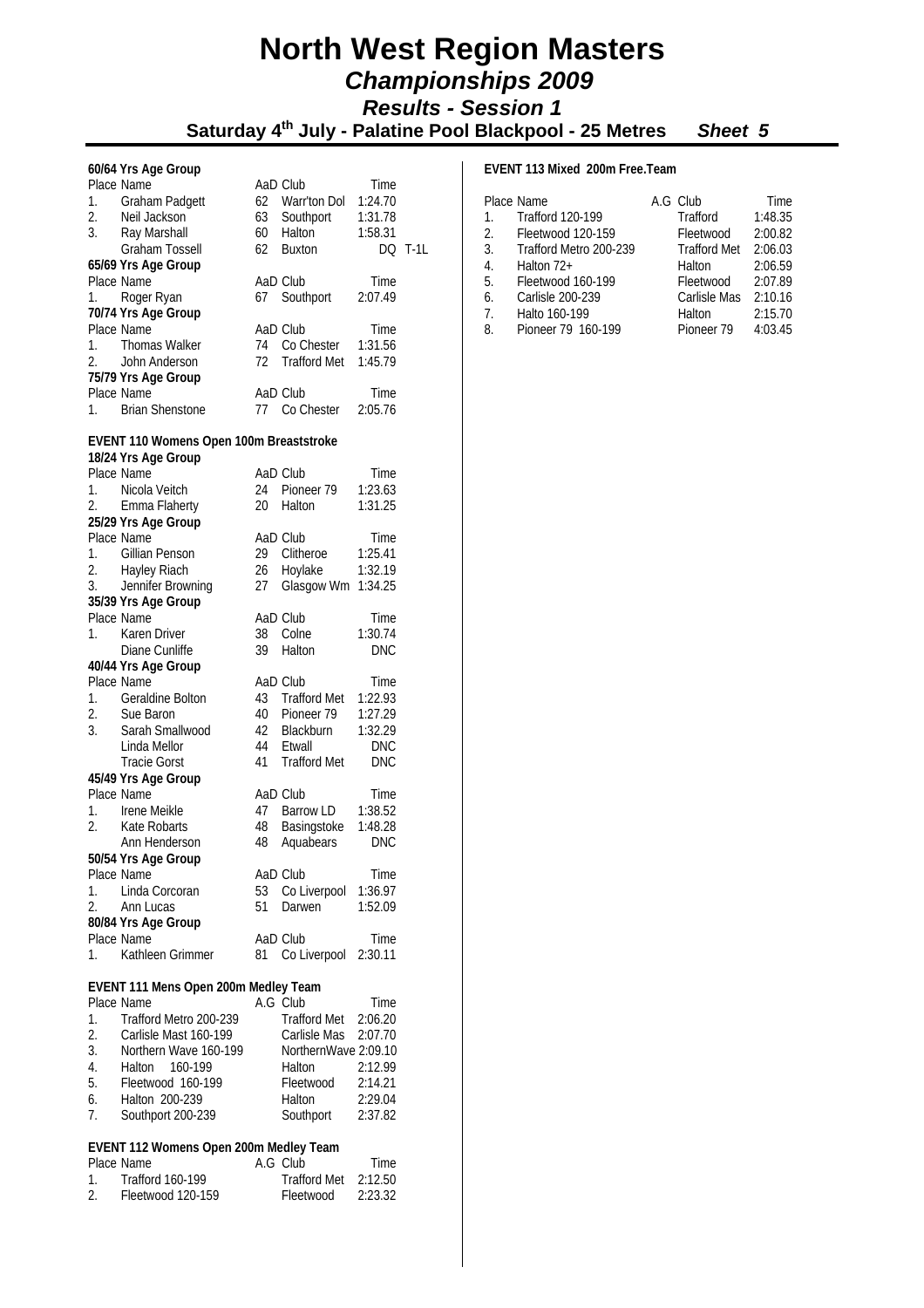Saturday 4<sup>th</sup> July - Palatine Pool Blackpool - 25 Metres Sheet 1

#### **EVENT 201 Womens Open 200m Freestyle**

|    | 18/24 Yrs Age Group                 |          |                          |                          |        |
|----|-------------------------------------|----------|--------------------------|--------------------------|--------|
|    | Place Name                          |          | AaD Club                 | Time                     |        |
| 1. | Christine Keane                     |          | 23 Halton                | 2:58.80                  |        |
|    | 30/34 Yrs Age Group                 |          |                          |                          |        |
|    | Place Name                          |          | AaD Club                 | Time                     |        |
| 1. | Angela Jamieson                     | 32       | Fleetwood                | 2:30.38                  |        |
|    | 35/39 Yrs Age Group                 |          |                          |                          |        |
|    | Place Name                          |          | AaD Club                 | Time                     |        |
| 1. | Karen Driver                        |          | 38 Colne                 | 2:28.50                  |        |
| 2. | Sue Marsh                           |          | 38 Halton                | 2:43.86                  |        |
| 3. | Amanda Atkinson                     |          | 39 Carlisle Mas          | 2:46.98                  |        |
|    |                                     |          |                          |                          |        |
|    | 40/44 Yrs Age Group<br>Place Name   |          | AaD Club                 |                          |        |
|    |                                     |          |                          | Time                     |        |
| 1. | <b>Tracie Gorst</b>                 |          | 41 Trafford Met          | 2:39.38                  |        |
| 2. | Geraldine Bolton                    |          | 43 Trafford Met          | 2:43.75                  |        |
| 3. | Sarah Smallwood                     |          | 42 Blackburn             | 2:51.73                  |        |
|    | Sandra Skellern                     |          | 42 Trafford Met          | <b>DNC</b>               |        |
|    | Linda Mellor                        |          | 44 Etwall                | <b>DNF</b>               |        |
|    | 45/49 Yrs Age Group                 |          |                          |                          |        |
|    | Place Name                          |          | AaD Club                 | Time                     |        |
| 1. | Judy Hattle                         |          | 49 Carlisle Mas          | 2:23.15                  |        |
| 2. | <b>Tracy Shipley</b>                | 45       | Ellesmere Pt             | 2:47.16                  |        |
| 3. | Sally Chapman                       |          | 48 Barrow LD             | 2:54.63                  |        |
| 4. | Kate Robarts                        | 48       | Basingstoke 3:08.93      |                          |        |
| 5. | Maria Townsend                      | 45       | Barrow LD                | 3:11.25                  |        |
| 6. | Irene Meikle                        | 47       | <b>Barrow LD</b>         | 3:31.65                  |        |
|    | Ann Henderson                       | 48       |                          | <b>DNC</b>               |        |
|    |                                     |          | Aquabears                |                          |        |
|    | 50/54 Yrs Age Group                 |          |                          |                          |        |
|    | Place Name                          |          | AaD Club                 | Time                     |        |
|    | 1. Jill Jones                       | 52       | Trafford Met             | 2:28.65                  |        |
| 2. | Ann Lucas                           | 51       | Darwen                   | 3:12.70                  |        |
|    | 55/59 Yrs Age Group                 |          |                          |                          |        |
|    | Place Name                          |          | AaD Club                 | Time                     |        |
| 1. | Collette Hayes                      |          | 57 Co Chester            | 3:45.73                  |        |
|    | 65/69 Yrs Age Group                 |          |                          |                          |        |
|    | Place Name                          |          | AaD Club                 | Time                     |        |
| 1. | Doreen Gordon                       | 67       | Southport                | 3:13.42                  |        |
|    | 70/74 Yrs Age Group                 |          |                          |                          |        |
|    | Place Name                          |          | AaD Club                 | Time                     |        |
| 1. | Brenda Walker                       | 71       | Co Chester               | 3:26.50                  |        |
| 2. | Ann Humphris                        | 72       | Barnstaple               | 4:18.10                  |        |
|    | 75/79 Yrs Age Group                 |          |                          |                          |        |
|    | Place Name                          |          | AaD Club                 |                          |        |
|    |                                     |          |                          | Time                     |        |
|    | Barbara Morton                      |          | 76 Southport             | DNC                      |        |
|    |                                     |          |                          |                          |        |
|    | EVENT 202 Mens Open 100m IM         |          |                          |                          |        |
|    | 18/24 Yrs Age Group                 |          |                          |                          |        |
|    | Place Name                          |          | AaD Club                 | Time                     |        |
| 1. | <b>Andrew Davie</b>                 | 24       | Glasgow Wm               | 1:04.98                  |        |
| 2. | Graham Slinger                      | 22       | Clitheroe                | 1:10.16                  |        |
| 3. | Ben Maloney                         | 21       | Halton                   | 1:11.72                  |        |
|    | 25/29 Yrs Age Group                 |          |                          |                          |        |
|    | Place Name                          |          | AaD Club                 | Time                     |        |
| 1. | David Owens                         | 28       | Hoylake                  | 1:12.04                  |        |
| 2. | Chris Armour                        | 28       | Hoylake                  | 1:12.24                  |        |
| 3. | <b>Phil Burchell</b>                | 29       | Swim Flint               | 1:13.68                  |        |
|    | Philip Eccles                       | 27       | Hoylake                  | <b>DNC</b>               |        |
|    | William Byrne                       | 26       | Co Liverpool             | DQ                       | $T-3L$ |
|    | 30/34 Yrs Age Group                 |          |                          |                          |        |
|    | Place Name                          |          | AaD Club                 | Time                     |        |
| 1. |                                     |          |                          |                          |        |
| 2. | Martin Boddie                       | 30       | Lancaster                | 1:10.93                  |        |
|    | Craig Coley                         | 30       | Birmingham M 1:12.54     |                          |        |
| 3. | <b>Andrew Jones</b>                 | 34       | Halton                   | 1:16.50                  |        |
| 4. | Andrew Old                          | 33       | Bebington                | 1:19.89                  |        |
|    |                                     |          |                          |                          |        |
|    | Alasdair Patrick<br>Gareth Unsworth | 30<br>30 | Southport<br>Stalybridge | <b>DNC</b><br><b>DNC</b> |        |

|          | 35/39 Yrs Age Group<br>Place Name       |          | AaD Club                         | Time               |        |
|----------|-----------------------------------------|----------|----------------------------------|--------------------|--------|
| 1.       | Peter Jones                             | 39       | Clitheroe                        | 1:03.11            |        |
| 2.       |                                         | 35       | <b>Trafford Met</b>              |                    |        |
| 3.       | <b>Richard Symons</b>                   | 39       | Fleetwood                        | 1:05.08<br>1:12.90 |        |
| 4.       | <b>Elliott Myers</b><br>David Fleetwood | 39       |                                  |                    |        |
| 5.       | Paul Malin                              | 35       | Glasgow Wm 1:14.93               |                    |        |
|          | Vladimir Pasternak                      | 37       | Skipton<br>Clitheroe             | 1:15.83            |        |
| 6.<br>7. |                                         | 38       |                                  | 1:16.97            |        |
| 8.       | Paul Ingle<br>Robert Waring             | 39       | Etwall<br>Clitheroe              | 1:16.98            |        |
| 9.       |                                         | 38       | Ellesmere Pt                     | 1:24.91<br>1:27.84 |        |
|          | <b>Toby Shipley</b><br>Jason Cordingley | 37       | Arfon Mast                       | 1:31.55            |        |
| 10.      |                                         |          |                                  |                    |        |
|          | 40/44 Yrs Age Group<br>Place Name       |          | AaD Club                         |                    |        |
| 1.       | <b>Andrew Moore</b>                     | 43       | Clitheroe                        | Time<br>1:07.30    |        |
| 2.       | <b>Richard Slater</b>                   | 43       | Pioneer 79                       | 1:07.86            |        |
| 3.       |                                         | 44       |                                  | 1:09.07            |        |
|          | Carl Barkley                            | 40       | Halton                           |                    |        |
| 4.<br>5. | Myles Little                            | 40       | Carlisle Mas<br>Colne            | 1:09.27            |        |
| 6.       | Philip Croxall                          | 40       | Carlisle Mas                     | 1:11.13            |        |
| 7.       | Gary Buxton                             | 42       | Stalybridge                      | 1:12.51<br>1:13.07 |        |
| 8.       | David Massey<br>lan Hardern             | 40       | <b>Trafford Met</b>              |                    |        |
| 9.       | Chris Kerr                              | 44       |                                  | 1:14.36            |        |
| 10.      | Kevin Comer                             | 44       | Newton Hall 1:18.30              | 1:20.88            |        |
| 11.      |                                         | 42       | Halton<br>Arfon Mast             | 1:29.68            |        |
|          | Oggy East                               |          |                                  |                    |        |
|          | Tom McCullough                          | 41       | Barrow LD                        | <b>DNC</b>         |        |
|          | 45/49 Yrs Age Group                     |          |                                  |                    |        |
|          | Place Name                              |          | AaD Club                         | Time               |        |
| 1.       | Alec Johnson                            | 47       | <b>Trafford Met</b>              | 1:07.42            |        |
| 2.<br>3. | David Wilson                            | 45<br>47 | Halton                           | 1:26.02            |        |
|          | Jan Glynn                               | 49       | Blackburn                        | 1:27.16            |        |
|          | <b>Bob Bolton</b>                       |          | <b>Trafford Met</b>              | <b>DNC</b>         |        |
|          | 50/54 Yrs Age Group                     |          |                                  |                    |        |
| 1.       | Place Name<br>Edwin Lace                | 50       | AaD Club<br>NorthernWave 1:21.68 | Time               |        |
| 2.       | David Burchell                          | 54       | Mold                             | 1:22.65            |        |
| 3.       |                                         |          | Halton                           | 1:23.68            |        |
| 4.       | Roy Keane<br>Ashley McEwan              | 53       | 54 Trafford Met                  | 1:29.61            |        |
| 5.       | Eric Ainsworth                          | 50       | <b>Trafford Met</b>              | 1:44.14            |        |
|          | <b>Barry Walker</b>                     | 50       | Halton                           | DQ                 | $T-2L$ |
|          | 55/59 Yrs Age Group                     |          |                                  |                    |        |
|          | Place Name                              |          | AaD Club                         | Time               |        |
|          | 1. Graham Pearson                       |          | 57 Carlisle Mas                  | 1:18.65            |        |
|          | Steve Craig                             | 55       | Colne                            | DNC                |        |
|          | Neville Barton                          | 55       | <b>Trafford Met</b>              | <b>DNC</b>         |        |
|          | 60/64 Yrs Age Group                     |          |                                  |                    |        |
|          | Place Name                              |          | AaD Club                         | Time               |        |
| 1.       | Graham Padgett                          | 62       | Warr'ton Dol 1:19.87             |                    |        |
| 2.       | Derek Booth                             | 60       | Halton                           | 1:22.11            |        |
| 3.       | Neil Jackson                            |          | 63 Southport                     | 1:34.37            |        |
| 4.       | Ray Marshall                            | 60       | Halton                           | 1:52.04            |        |
|          | 65/69 Yrs Age Group                     |          |                                  |                    |        |
|          | Place Name                              |          | AaD Club                         | Time               |        |
| 1.       | Neil MacKinnon                          | 68       | Trafford Met                     | 1:18.39            |        |
| 2.       | Alex Brown                              |          | 65 Blyth                         | 1:28.90            |        |
|          | 3. Roger Harrison                       | 65       | <b>Trafford Met</b>              | 2:18.00            |        |
|          | 70/74 Yrs Age Group                     |          |                                  |                    |        |
|          | Place Name                              |          | AaD Club                         | Time               |        |
| 1.       | <b>Thomas Walker</b>                    | 74       | Co Chester                       | 1:33.25            |        |
| 2.       | Maurice McDonald                        | 71       | Co Liverpool                     | 1:55.03            |        |
|          |                                         |          |                                  |                    |        |
|          | EVENT 203 Womens Open 50m Breaststroke  |          |                                  |                    |        |
|          | 18/24 Yrs Age Group                     |          |                                  |                    |        |
|          | Place Name                              |          | AaD Club                         | Time               |        |
|          | Nicola Voitab                           |          | $24$ Dianos<br>70                | 27.O1              |        |

|    | Place Name       | aad Ciud        | Time  |
|----|------------------|-----------------|-------|
|    | 1. Nicola Veitch | 24 Pioneer 79   | 37.91 |
| 2. | Emma Neary       | 21 LiverpoolPen | 38.55 |
| 3. | Emma Flaherty    | 20 Halton       | 41.05 |
| 4. | Christine Keane  | 23 Halton       | 47.84 |
|    |                  |                 |       |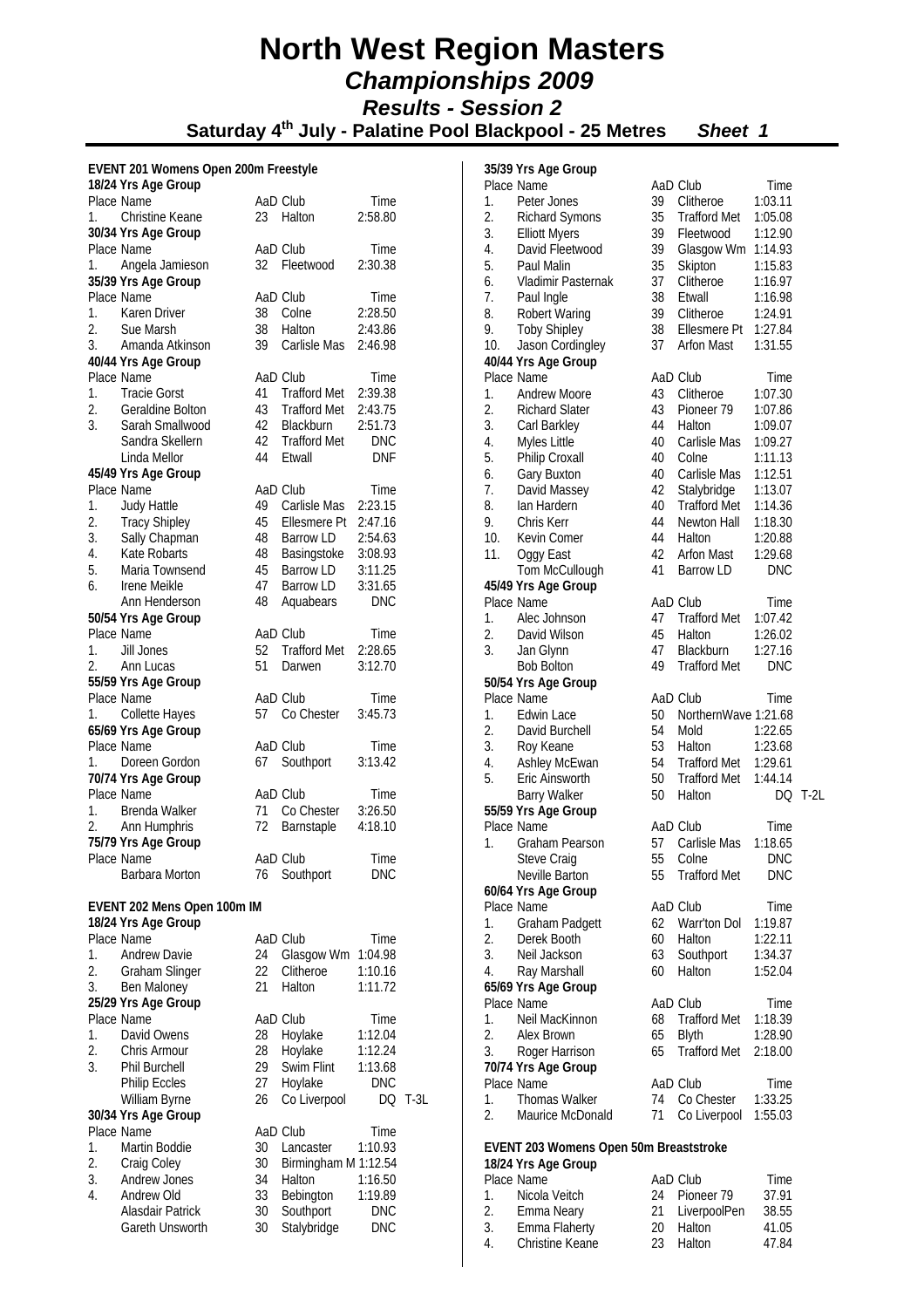|                  | 25/29 Yrs Age Group                 |          |                              |                          |
|------------------|-------------------------------------|----------|------------------------------|--------------------------|
|                  | Place Name                          |          | AaD Club                     | Time                     |
| 1.               | Gillian Penson                      | 29       | Clitheroe                    | 38.58                    |
| 2.               | Hayley Riach                        | 26       | Hoylake                      | 43.10                    |
| 3.               | Jennifer Browning                   | 27       | Glasgow Wm                   | 44.14                    |
|                  | 30/34 Yrs Age Group                 |          |                              |                          |
|                  | Place Name                          |          | AaD Club                     | Time                     |
| 1.               | Angela Jamieson                     | 32       | Fleetwood                    | 43.83                    |
|                  | 35/39 Yrs Age Group                 |          |                              |                          |
|                  | Place Name                          |          | AaD Club                     | Time                     |
| 1.               | Sarah Gilman                        | 37       | Etwall                       | 41.52                    |
| 2.               | Karen Driver                        | 38       | Colne                        | 41.69                    |
| 3.<br>4.         | Lisa Stansbie                       |          | 35 Etwall<br>38 Halton       | 43.11                    |
| 5.               | Sue Marsh<br>Diane Rochford         | 37       | <b>Trafford Met</b>          | 43.78<br>46.79           |
| 6.               | Val Stephenson                      | 39       | Clitheroe                    | 47.12                    |
|                  | 40/44 Yrs Age Group                 |          |                              |                          |
|                  | Place Name                          |          | AaD Club                     | Time                     |
| 1.               | <b>Geraldine Bolton</b>             | 43       | <b>Trafford Met</b>          | 38.02                    |
| 2.               | Sue Baron                           |          | Pioneer 79                   | 39.29                    |
| 3.               | Sarah Smallwood                     | 40<br>42 | Blackburn                    | 42.95                    |
|                  | Linda Mellor                        | 44       | Etwall                       | <b>DNC</b>               |
|                  | 45/49 Yrs Age Group                 |          |                              |                          |
|                  | Place Name                          |          | AaD Club                     | Time                     |
| 1.               | Irene Meikle                        | 47       | <b>Barrow LD</b>             | 48.51                    |
|                  | Ann Henderson                       | 48       | Aquabears                    | <b>DNC</b>               |
|                  | 50/54 Yrs Age Group                 |          |                              |                          |
|                  | Place Name                          |          | AaD Club                     | Time                     |
| 1.               | Lindsey Gowland                     | 52       | Etwall                       | 41.06                    |
| 2.               | Linda Corcoran                      | 53       | Co Liverpool                 | 43.98                    |
| 3.               | Vanessa Foster                      | 51<br>50 | Carlisle Mas                 | 47.06                    |
| 4.               | Barbara Holmes                      |          | Blackpool                    | 47.62                    |
| 5.               | Ann Lucas                           | 51       | Darwen                       | 50.82                    |
|                  | 75/79 Yrs Age Group                 |          |                              |                          |
|                  | Place Name                          |          | AaD Club                     | Time                     |
| 1.               | Barbara Morton                      | 76       | Southport                    | 1:02.55                  |
|                  | 80/84 Yrs Age Group<br>Place Name   |          | AaD Club                     | <b>Time</b>              |
| 1.               | Kathleen Grimmer                    | 81       | Co Liverpool                 | 1:06.91                  |
|                  | 85/89 Yrs Age Group                 |          |                              |                          |
|                  | Place Name                          |          | AaD Club                     | Time                     |
| 1.               | Kathy Clapp                         | 85       | Connahs Quay 1:30.23         |                          |
|                  |                                     |          |                              |                          |
|                  | EVENT 204 Mens Open 50m Backstroke  |          |                              |                          |
|                  | 18/24 Yrs Age Group                 |          |                              |                          |
|                  | Place Name                          |          | AaD Club                     | Time                     |
| 1.               | Ben Maloney                         | 21       | Halton                       | 32.45                    |
|                  | 25/29 Yrs Age Group                 |          |                              |                          |
|                  | Place Name                          |          | AaD Club                     | Time                     |
| 1.               | Neale Sayle                         | 27       | <b>Trafford Met</b>          | 28.09                    |
| 2.               | Chris Armour                        | 28       | Hoylake                      | 34.03                    |
| 3.               | <b>Phil Burchell</b>                | 29       | Swim Flint                   | 37.38                    |
|                  | Jonathan Furnival                   | 27       | <b>Trafford Met</b>          | <b>DNC</b>               |
|                  | David Owens                         | 28       | Hoylake                      | <b>DNC</b>               |
|                  | 30/34 Yrs Age Group                 |          |                              |                          |
| 1.               |                                     |          |                              |                          |
|                  | Place Name                          |          | AaD Club                     | Time                     |
|                  | Stephen Longland                    | 30       | <b>Bristol Hen</b>           | 30.17                    |
| 2.               | Paul Longland                       | 30       | <b>Trafford Met</b>          | 31.48                    |
| 3.               | Craig Coley                         | 30       | Birmingham M                 | 35.08                    |
| 4.               | <b>Gareth Padfield</b>              | 33       | Co Liverpool                 | 35.31                    |
| 5.               | <b>Andrew Jones</b>                 | 34       | Halton                       | 36.95                    |
|                  | Alasdair Patrick<br>Gareth Unsworth | 30       | Southport                    | <b>DNC</b>               |
|                  |                                     | 30<br>33 | Stalybridge<br><b>Bootle</b> | <b>DNC</b><br><b>DNC</b> |
|                  | Ed Clayton<br>35/39 Yrs Age Group   |          |                              |                          |
|                  | Place Name                          |          | AaD Club                     | Time                     |
| 1.               | Paul Ingle                          | 38       | Etwall                       | 37.67                    |
| $\overline{2}$ . | David Fleetwood<br>Robert Waring    | 39<br>39 | Glasgow Wm<br>Clitheroe      | 38.67<br><b>DNC</b>      |

|          | Peter Jones                          | 39   | Clitheroe            | <b>DNC</b>     |        |
|----------|--------------------------------------|------|----------------------|----------------|--------|
|          | 40/44 Yrs Age Group                  |      |                      |                |        |
|          | Place Name                           |      | AaD Club             | Time           |        |
| 1.       | Carl Barkley                         | 44   | Halton               | 32.06          |        |
| 2.       | lan Hardern                          | 40   | <b>Trafford Met</b>  | 32.58          |        |
|          | Tom McCullough                       | 41   | Barrow LD            | <b>DNC</b>     |        |
|          | Paul Gibson                          | 44   | Carlisle Mas         | DQ             | $T-1L$ |
|          | 50/54 Yrs Age Group                  |      |                      |                |        |
|          | Place Name                           |      | AaD Club             | Time           |        |
| 1.<br>2. | Frank KilGannon<br>Roy Keane         | 53   | 54 Halton<br>Halton  | 36.77<br>38.24 |        |
| 3.       | Stephen Foster                       |      | 52 Carlisle Mas      | 40.60          |        |
| 4.       | David Burchell                       | 54   | Mold                 | 41.82          |        |
|          | 55/59 Yrs Age Group                  |      |                      |                |        |
|          | Place Name                           |      | AaD Club             | Time           |        |
| 1.       | Colin Webb                           | 57   | Cockermouth          | 38.38          |        |
|          | 60/64 Yrs Age Group                  |      |                      |                |        |
|          | Place Name                           |      | AaD Club             | Time           |        |
| 1.       | Graham Padgett                       |      | 62 Warr'ton Dol      | 38.53          |        |
| 2.       | Derek Booth                          |      | 60 Halton            | 38.83          |        |
| 3.       | Neil Jackson                         |      | 63 Southport         | 41.11          |        |
| 4.       | Ray Marshall                         | 60   | Halton               | 54.84          |        |
| 5.       | Graham Tossell                       |      | 62 Buxton            | 56.23          |        |
|          | 65/69 Yrs Age Group                  |      |                      |                |        |
|          | Place Name                           |      | AaD Club             | Time           |        |
| 1.       | John Gall                            | 65   | Southport            | 42.95          |        |
| 2.       | <b>Philip Kitts</b>                  | 65   | Co Liverpool         | 49.70          |        |
| 3.       | Roger Ryan                           | 67   | Southport            | 58.34          |        |
|          | 70/74 Yrs Age Group<br>Place Name    |      | AaD Club             |                |        |
| 1.       | John Anderson                        | 72   | <b>Trafford Met</b>  | Time<br>50.15  |        |
|          | 75/79 Yrs Age Group                  |      |                      |                |        |
|          | Place Name                           |      | AaD Club             | Time           |        |
| 1.       | Peter Tucker                         | 78   | Darwen               | 55.07          |        |
| 2.       | <b>Brian Shenstone</b>               | 77   | Co Chester           | 57.66          |        |
|          |                                      |      |                      |                |        |
|          | EVENT 205 Womens Open 100m Butterfly |      |                      |                |        |
|          | 25/29 Yrs Age Group                  |      |                      |                |        |
|          | Place Name                           |      | AaD Club             | Time           |        |
| 1.       | Lucy Lloyd-Roach                     |      | 26 Trafford Met      | 1:04.36        |        |
| 2.       | Sarah Davey<br>35/39 Yrs Age Group   | 26   | Glasgow Wm           | 1:18.71        |        |
|          | Place Name                           |      | AaD Club             | Time           |        |
| 1.       | Amanda Atkinson                      | 39   | Carlisle Mas         | 1:29.96        |        |
| 2.       | Val Stephenson                       | 39   | Clitheroe            | 1:30.89        |        |
|          | Melanie Lang                         | 35   | Pioneer 79           | DNC            |        |
|          | 40/44 Yrs Age Group                  |      |                      |                |        |
|          | Place Name                           |      | AaD Club             | Time           |        |
|          | Sandra Skellern                      | 42   | <b>Trafford Met</b>  | <b>DNC</b>     |        |
|          | 45/49 Yrs Age Group                  |      |                      |                |        |
|          | Place Name                           |      | AaD Club             | Time           |        |
| 1.       | Judy Hattle                          |      | 49 Carlisle Mas      | 1:09.35        |        |
| 2.       | <b>Tracy Shipley</b>                 | 45   | Ellesmere Pt         | 1:44.33        |        |
|          | Sally Chapman                        | 48   | Barrow LD            | <b>DNC</b>     |        |
|          | 50/54 Yrs Age Group                  |      |                      |                |        |
|          | Place Name                           |      | AaD Club             | Time           |        |
| 1.       | Jill Jones                           | 52   | <b>Trafford Met</b>  | 1:20.59        |        |
|          | EVENT 206 Mens Open 100m Freestyle   |      |                      |                |        |
|          | 18/24 Yrs Age Group                  |      |                      |                |        |
|          | Place Name                           |      | AaD Club             | Time           |        |
| 1.       | <b>Andrew Davie</b>                  | 24 - | Glasgow Wm           | 55.61          |        |
| 2.       | Graham Slinger                       | 22   | Clitheroe            | 1:01.26        |        |
| 3.       | Stephen KilGannon                    | 24   | Halton               | 1:07.04        |        |
|          | 25/29 Yrs Age Group<br>Place Name    |      | AaD Club             | Time           |        |
| 1.       | Daniel Hallam                        | 27   | Salford City         | 59.23          |        |
| 2.       | Luke Swain                           | 26   | Birmingham M 1:00.26 |                |        |
| 3.       | Jonathan Furnival                    | 27   | Trafford Met 1:00.94 |                |        |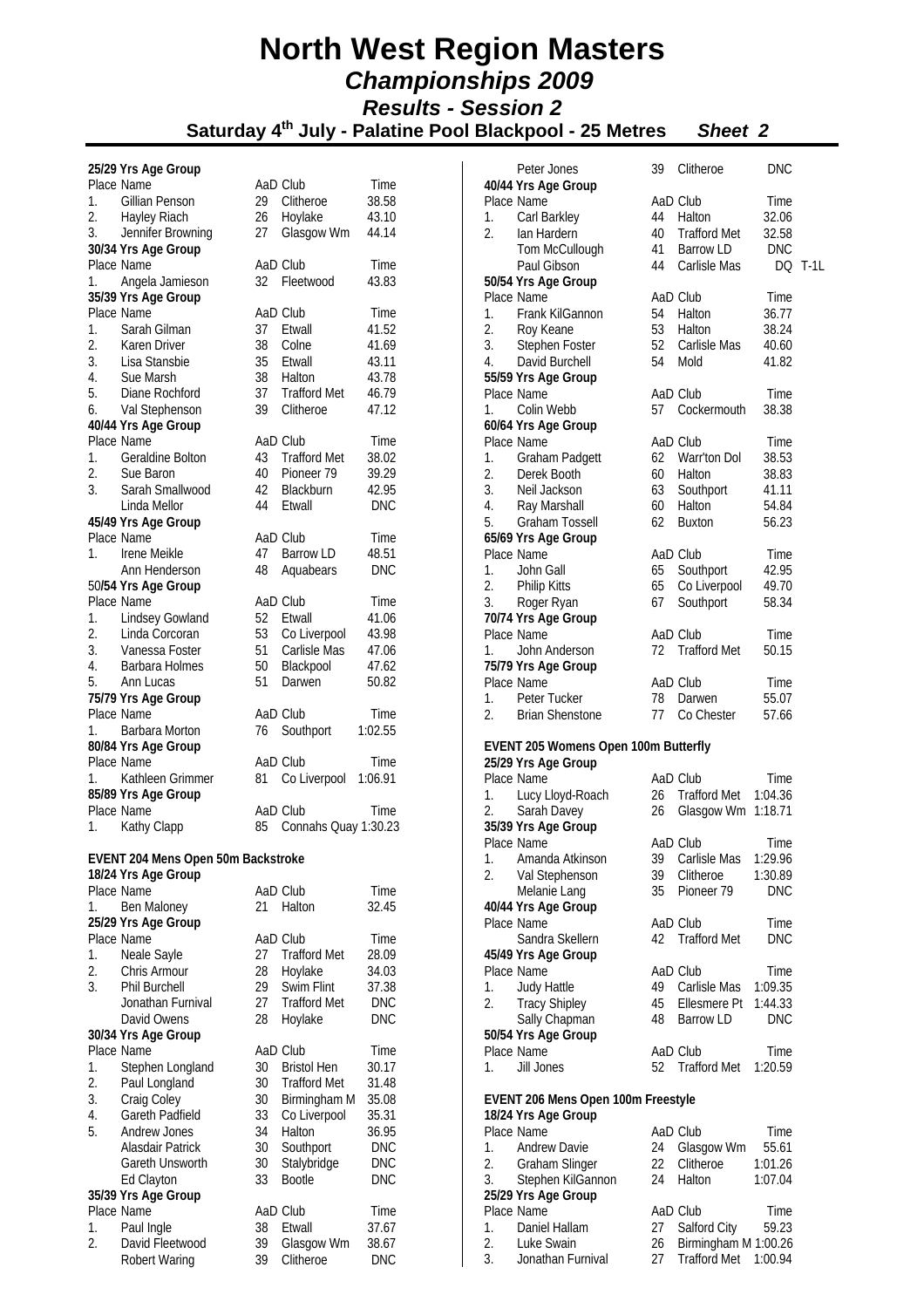**Saturday 4th July - Palatine Pool Blackpool - 25 Metres** *Sheet 3*

| 4.  | Chris Armour                      | 28 | Hoylake                 | 1:03.01            |
|-----|-----------------------------------|----|-------------------------|--------------------|
| 5.  | William Byrne                     | 26 | Co Liverpool            | 1:15.68            |
| 6.  | James Stuart                      | 29 | Southport               | 1:18.51            |
|     | David Owens                       | 28 | Hoylake                 | <b>DNC</b>         |
|     | 30/34 Yrs Age Group               |    |                         |                    |
|     | Place Name                        |    | AaD Club                | Time               |
| 1.  | Paul Smith                        | 34 | NorthernWave            | 58.00              |
| 2.  | Martin Boddie                     | 30 | Lancaster               | 1:03.68            |
| 3.  | <b>Gareth Padfield</b>            | 33 | Co Liverpool            | 1:04.53            |
| 4.  | Andrew Jones                      | 34 | Halton                  | 1:06.07            |
| 5.  | Andrew Old                        | 33 | Bebington               | 1:08.59            |
|     | Alasdair Patrick                  | 30 | Southport               | <b>DNC</b>         |
|     | Jonathan Penson                   | 31 | Clitheroe               | <b>DNC</b>         |
|     | Neil Barnes                       | 30 | Halton                  | <b>DNC</b>         |
|     | Ed Clayton                        | 33 | Bootle                  | <b>DNC</b>         |
|     | 35/39 Yrs Age Group               |    |                         |                    |
|     | Place Name                        |    | AaD Club                | Time               |
| 1.  | Ludwig Otterbein                  | 36 | NorthernWave            | 58.03              |
| 2.  | <b>Richard Symons</b>             | 35 | <b>Trafford Met</b>     | 58.08              |
| 3.  | David Fleetwood                   | 39 |                         |                    |
| 4.  | Vladimir Pasternak                | 37 | Glasgow Wm<br>Clitheroe | 1:04.34<br>1:04.85 |
| 5.  |                                   | 39 |                         |                    |
|     | <b>Robert Waring</b>              |    | Clitheroe               | 1:11.76            |
| 6.  | <b>Toby Shipley</b>               | 38 | Ellesmere Pt            | 1:17.76            |
| 7.  | Jason Cordingley                  | 37 | <b>Arfon Mast</b>       | 1:20.89            |
|     | Paul Malin                        | 35 | Skipton                 | <b>DNC</b>         |
|     | 40/44 Yrs Age Group               |    |                         |                    |
|     | Place Name                        |    | AaD Club                | Time               |
| 1.  | Carl Barkley                      | 44 | Halton                  | 56.17              |
| 2.  | <b>Andrew Moore</b>               | 43 | Clitheroe               | 56.41              |
| 3.  | Myles Little                      | 40 | Carlisle Mas            | 1:00.24            |
| 4.  | Philip Croxall                    | 40 | Colne                   | 1:00.98            |
| 5.  | Gary Buxton                       | 40 | Carlisle Mas            | 1:02.51            |
| 6.  | Jonathan Oddy                     | 41 | Buxton                  | 1:02.69            |
| 7.  | Peter Massheder                   | 43 | NorthernWave 1:05.45    |                    |
| 8.  | Paul Gibson                       | 44 | Carlisle Mas            | 1:06.40            |
| 9.  | Chris Kerr                        | 44 | Newton Hall             | 1:07.25            |
| 10. | Alan Mears                        | 41 | Co Liverpool            | 1:10.07            |
| 11. | John Bruun                        | 42 | Hoylake                 | 1:11.12            |
| 12. | Kevin Comer                       | 44 | Halton                  | 1:12.43            |
| 13. | Oggy East                         | 42 | <b>Arfon Mast</b>       | 1:13.54            |
|     | Tom McCullough                    | 41 | Barrow LD               | <b>DNC</b>         |
|     | 45/49 Yrs Age Group               |    |                         |                    |
|     | Place Name                        |    | AaD Club                | Time               |
| 1.  | Rob Arnold                        | 49 | <b>Trafford Met</b>     | 1:04.72            |
| 2.  | <b>Andrew Walker</b>              | 48 | Skipton                 | 1:05.12            |
| 3.  | Matthew Harrop                    | 48 | Salford City            | 1:06.15            |
| 4.  | David Wilson                      | 45 | Halton                  | 1:09.54            |
|     | <b>Bob Bolton</b>                 | 49 | <b>Trafford Met</b>     | <b>DNC</b>         |
|     |                                   |    |                         |                    |
|     | 50/54 Yrs Age Group<br>Place Name |    | AaD Club                |                    |
|     |                                   |    |                         | Time               |
| 1.  | <b>Graham Sadler</b>              | 50 | <b>Trafford Met</b>     | 58.58              |
| 2.  | <b>Andrew Pratt</b>               | 51 | Southport               | 1:03.22            |
| 3.  | Frank KilGannon                   | 54 | Halton                  | 1:11.11            |
| 4.  | Ashley McEwan                     | 54 | <b>Trafford Met</b>     | 1:11.36            |
| 5.  | Eric Ainsworth                    | 50 | <b>Trafford Met</b>     | 1:15.89            |
| 6.  | <b>Barry Walker</b>               | 50 | Halton                  | 1:19.96            |
| 7.  | Stephen Foster                    | 52 | Carlisle Mas            | 1:20.45            |
|     | 55/59 Yrs Age Group               |    |                         |                    |
|     | Place Name                        |    | AaD Club                | Time               |
|     | Steve Craig                       | 55 | Colne                   | <b>DNC</b>         |
|     | Neville Barton                    | 55 | <b>Trafford Met</b>     | <b>DNC</b>         |
|     | 60/64 Yrs Age Group               |    |                         |                    |
|     | Place Name                        |    | AaD Club                | Time               |
| 1.  | Derek Booth                       | 60 | Halton                  | 1:11.72            |
| 2.  | Colin Price                       | 64 | Halton                  | 1:24.44            |
| 3.  | Ray Marshall                      | 60 | Halton                  | 1:35.18            |

|          | 65/69 Yrs Age Group                 |                 |                     |             |
|----------|-------------------------------------|-----------------|---------------------|-------------|
|          | Place Name                          |                 | AaD Club            | Time        |
| 1.       | Neil MacKinnon                      | 68              | <b>Trafford Met</b> | 1:07.61     |
| 2.       | Alex Brown                          | 65              | <b>Blyth</b>        | 1:12.64     |
| 3.       | <b>Philip Kitts</b>                 | 65              | Co Liverpool        | 1:24.18     |
| 4.       | Roger Ryan                          | 67              | Southport           | 1:32.30     |
| 5.       | Roger Harrison                      | 65              | <b>Trafford Met</b> | 1:41.77     |
|          | 70/74 Yrs Age Group                 |                 |                     |             |
|          | Place Name                          |                 | AaD Club            | Time        |
| 1.       | Maurice McDonald                    | 71              | Co Liverpool        | 1:31.77     |
| 2.       | John Anderson                       | 72              | <b>Trafford Met</b> | 1:37.02     |
|          | 75/79 Yrs Age Group                 |                 |                     |             |
|          | Place Name                          |                 | AaD Club            | Time        |
| 1.       | Peter Tucker                        | 78              | Darwen              | 1:31.88     |
| 2.       | <b>Brian Shenstone</b>              | 77              | Co Chester          | 1:48.37     |
|          |                                     |                 |                     |             |
|          | EVENT 207 Womens Open 50m Freestyle |                 |                     |             |
|          | 18/24 Yrs Age Group                 |                 | AaD Club            |             |
|          | Place Name                          |                 | Ellesmere Pt        | Time        |
| 1.       | <b>Holly Newsome</b>                | 23 -            |                     | 28.35       |
| 2.<br>3. | <b>Alais Ricard</b>                 | 18 <sup>7</sup> | <b>East Leeds</b>   | 30.00       |
| 4.       | Emma Thomas                         | 23<br>24        | Hoylake             | 30.90       |
|          | Nicola Veitch                       |                 | Pioneer 79          | 32.11       |
| 5.       | Emma Flaherty                       | 20              | Halton              | 34.22       |
| 6.       | Christine Keane                     | 23              | Halton              | 35.80       |
|          | Emma Neary                          | 21              | LiverpoolPen        | <b>DNC</b>  |
|          | 25/29 Yrs Age Group<br>Place Name   |                 |                     |             |
|          |                                     |                 | AaD Club            | Time        |
|          | 1. Katy Birchall                    | 27<br>27        | Co Liverpool        | 27.87       |
| 2.       | Jennifer Browning                   |                 | Glasgow Wm          | 32.54       |
| 3.       | Hayley Riach                        | 26              | Hoylake             | 34.66       |
|          | 30/34 Yrs Age Group<br>Place Name   |                 | AaD Club            | Time        |
|          |                                     |                 |                     |             |
| 1.       | Angela Jamieson                     | 32<br>33        | Fleetwood           | 32.40       |
|          | Laura Houghton                      |                 | Clitheroe           | <b>DNC</b>  |
|          | 35/39 Yrs Age Group<br>Place Name   |                 | AaD Club            | Time        |
| 1.       | <b>Helen Sadler</b>                 | 39              | <b>Trafford Met</b> | 28.14       |
| 2.       | Sarah Gilman                        |                 | Etwall              | 31.13       |
| 3.       | Nikki Dand                          | 37<br>39        | Halton              | 33.12       |
| 4.       | Karen Driver                        | 38              | Colne               | 33.53       |
| 5.       | Sue Marsh                           | 38              | Halton              | 35.09       |
| 6.       | Lisa Stansbie                       | 35              | Etwall              | 37.95       |
|          | Julie Watson                        | 39              | Clitheroe           | <b>DNC</b>  |
|          | Diane Cunliffe                      | 39              | Halton              | DNC         |
|          | 40/44 Yrs Age Group                 |                 |                     |             |
|          | Place Name                          |                 | AaD Club            | Time        |
| 1.       | <b>Geraldine Bolton</b>             | 43              | <b>Trafford Met</b> | 33.35       |
| 2.       | Sarah Smallwood                     | 42              | Blackburn           | 34.89       |
| 3.       | Linda Mellor                        | 44              | Etwall              | 42.70       |
|          | 45/49 Yrs Age Group                 |                 |                     |             |
|          | Place Name                          |                 | AaD Club            | Time        |
| 1.       | <b>Judy Hattle</b>                  | 49              | Carlisle Mas        | 28.97       |
| 2.       | Sally Chapman                       | 48              | Barrow LD           | 36.41       |
| 3.       | Kate Robarts                        | 48              | Basingstoke         | 38.67       |
| 4.       | Maria Townsend                      | 45              | Barrow LD           | 41.87       |
| 5.       | Irene Meikle                        | 47              | Barrow LD           | 49.18       |
|          | Ann Henderson                       | 48              | Aquabears           | <b>DNC</b>  |
|          | 50/54 Yrs Age Group                 |                 |                     |             |
|          | Place Name                          |                 | AaD Club            | Time        |
| 1.       | Lindsey Gowland                     | 52              | Etwall              | 30.09       |
| 2.       | Jill Jones                          | 52              | <b>Trafford Met</b> | 32.00       |
| 3.       | Barbara Holmes                      | 50 -            | Blackpool           | 34.78       |
| 4.       | Vanessa Foster                      | 51              | Carlisle Mas        | 35.58       |
| 5.       | Linda Corcoran                      | 53              | Co Liverpool        | 42.55       |
|          | 55/59 Yrs Age Group                 |                 |                     |             |
|          | Dlaco Namo                          |                 | An Club             | <b>Timo</b> |

Place Name AaD Club Time 1. Collette Hayes 57 Co Chester 48.07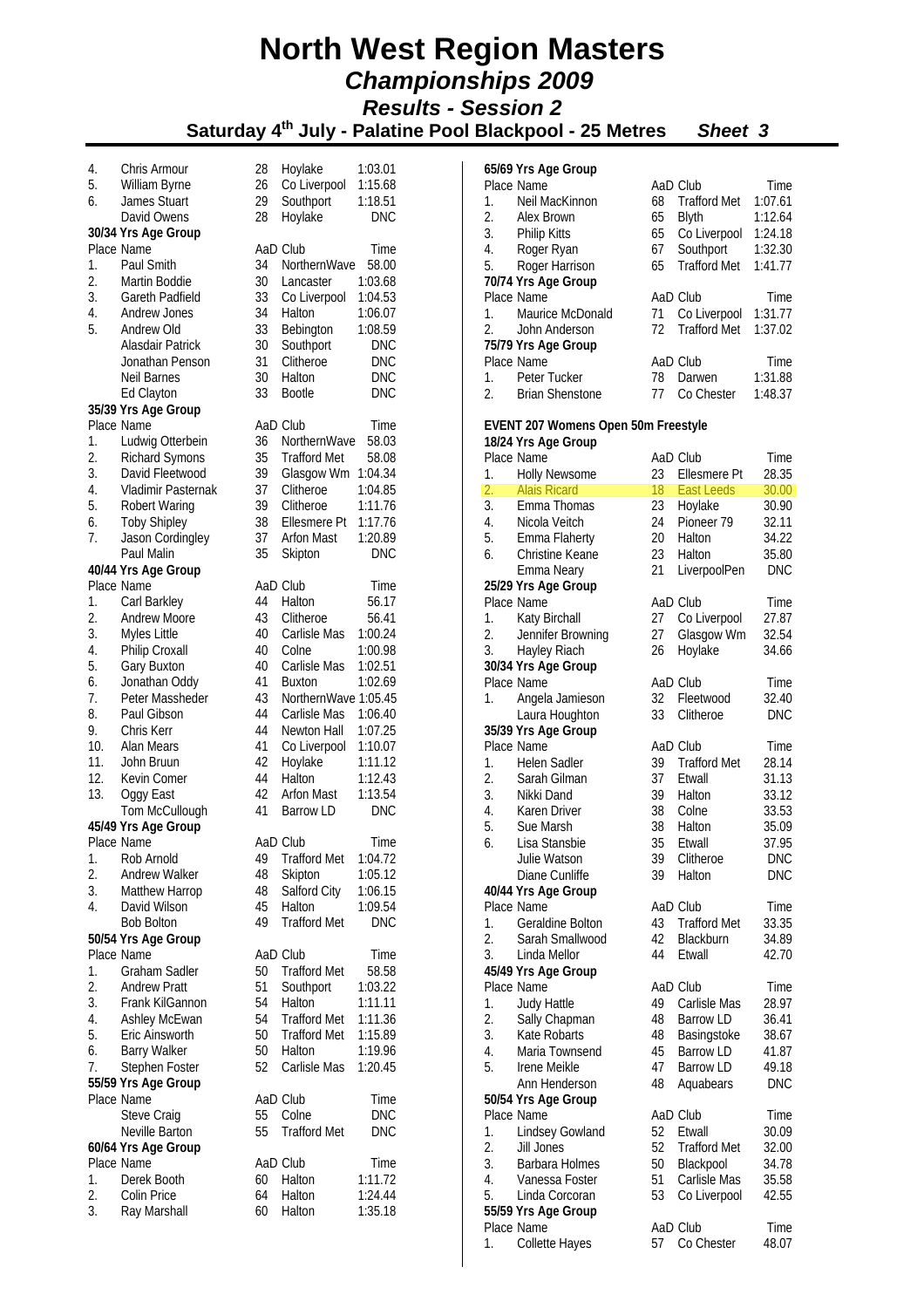|                  | 65/69 Yrs Age Group               |                 |                      |            |
|------------------|-----------------------------------|-----------------|----------------------|------------|
|                  | Place Name                        |                 | AaD Club             | Time       |
| 1.               | Doreen Gordon                     | 67              | Southport            | 38.32      |
|                  | 70/74 Yrs Age Group               |                 |                      |            |
|                  | Place Name                        |                 | AaD Club             | Time       |
| 1.               | Brenda Walker                     | 71              | Co Chester           | 43.22      |
| 2.               | Ann Humphris                      | 72              | Barnstaple           | 54.13      |
|                  | 75/79 Yrs Age Group               |                 |                      |            |
|                  | Place Name                        |                 | AaD Club             | Time       |
| 1.               | Barbara Morton                    | 76              | Southport            | 54.07      |
|                  | 80/84 Yrs Age Group               |                 |                      |            |
|                  | Place Name                        |                 | AaD Club             | Time       |
| 1.               | Kathleen Grimmer                  | 81              | Co Liverpool         | 1:00.01    |
|                  | 85/89 Yrs Age Group               |                 |                      |            |
|                  | Place Name                        |                 | AaD Club             | Time       |
| 1.               | Kathy Clapp                       | 85              | Connahs Quay 1:14.74 |            |
|                  |                                   |                 |                      |            |
|                  | EVENT 208 Mens Open 50m Butterfly |                 |                      |            |
|                  | 18/24 Yrs Age Group               |                 |                      |            |
|                  | Place Name                        |                 | AaD Club             | Time       |
| 1.               | Ben Maloney                       | 21              | Halton               | 32.01      |
|                  | 25/29 Yrs Age Group               |                 |                      |            |
|                  | Place Name                        |                 | AaD Club             | Time       |
| 1.               | Neale Sayle                       | 27              | <b>Trafford Met</b>  | 26.91      |
| 2.               | Vadims Pasuhovs                   | 29              | Garston              | 28.48      |
| 3.               | David Owens                       | $\frac{1}{28}$  | Hoylake              | 30.92      |
| 4.               | Luke Swain                        | 26              | Birmingham M         | 31.62      |
| 5.               | William Byrne                     | 26              | Co Liverpool         | 41.50      |
|                  | Philip Eccles                     | 27              | Hoylake              | DNC        |
|                  | 30/34 Yrs Age Group               |                 |                      |            |
|                  | Place Name                        |                 | AaD Club             |            |
| 1.               |                                   | 31              | Clitheroe            | Time       |
| 2.               | Jonathan Penson                   | 30              |                      | 28.75      |
|                  | Paul Longland                     |                 | <b>Trafford Met</b>  | 29.06      |
| 3.               | Paul Smith                        | 34              | NorthernWave         | 29.79      |
| 4.               | Craig Coley                       | 30 <sub>o</sub> | Birmingham M         | 31.93      |
| 5.               | Gareth Padfield                   | 33              | Co Liverpool         | 34.47      |
| 6.               | Andrew Old                        | 33              | Bebington            | 35.23      |
|                  | Neil Barnes                       | 30 <sup>°</sup> | Halton               | DNC        |
|                  | Gareth Unsworth                   | 30              | Stalybridge          | <b>DNC</b> |
|                  | Ed Clayton                        | 33              | <b>Bootle</b>        | <b>DNC</b> |
|                  | 35/39 Yrs Age Group               |                 |                      |            |
|                  | Place Name                        |                 | AaD Club             | Time       |
| 1.               | Peter Jones                       | 39              | Clitheroe            | 27.83      |
| 2.               | Richard Symons                    | 35              | <b>Trafford Met</b>  | 29.57      |
| 3.               | <b>Elliott Myers</b>              | 39              | Fleetwood            | 30.43      |
| 4.               | Vladimir Pasternak                | 37              | Clitheroe            | 32.18      |
| 5.               | Paul Ingle                        | 38              | Etwall               | 32.69      |
| 6.               | David Fleetwood                   | 39              | Glasgow Wm           | 33.40      |
| 7.               | Paul Malin                        | 35              | Skipton              | 34.58      |
| 8.               | Jason Cordingley                  | 37              | <b>Arfon Mast</b>    | 42.22      |
|                  | 40/44 Yrs Age Group               |                 |                      |            |
|                  | Place Name                        |                 | AaD Club             | Time       |
| 1.               | Andrew Moore                      | 43              | Clitheroe            | 28.95      |
| $\overline{2}$ . | Carl Barkley                      | 44              | Halton               | 29.02      |
| 3.               | Jonathan Oddy                     | 41              | <b>Buxton</b>        | 29.74      |
| 4.               | David Massey                      | 42              | Stalybridge          | 31.72      |
| 5.               | Paul Gibson                       | 44              | Carlisle Mas         | 33.43      |
| 6.               | Peter Massheder                   | 43              | NorthernWave         | 34.63      |
| 7.               | Chris Kerr                        | 44              | Newton Hall          | 34.73      |
| 8.               | Oggy East                         | 42              | <b>Arfon Mast</b>    | 37.74      |
|                  | Tom McCullough                    | 41              | <b>Barrow LD</b>     | <b>DNC</b> |
|                  | <b>Garry Vickers</b>              | 41              | Etwall               | <b>DNC</b> |
|                  | 45/49 Yrs Age Group               |                 |                      |            |
|                  | Place Name                        |                 | AaD Club             | Time       |
| 1.               | Alec Johnson                      | 47              | <b>Trafford Met</b>  | 27.70      |
| 2.               | <b>Andrew Walker</b>              | 48              | Skipton              | 31.86      |
| 3.               | Rob Arnold                        | 49              | <b>Trafford Met</b>  | 33.53      |
| 4.               | David Wilson                      | 45              | Halton               | 34.90      |
|                  |                                   |                 |                      |            |

|         | 50/54 Yrs Age Group                   |    |                     |            |
|---------|---------------------------------------|----|---------------------|------------|
|         | Place Name                            |    | AaD Club            | Time       |
| 1.      | Frank KilGannon                       | 54 | Halton              | 33.66      |
| 2.      | Ashley McEwan                         | 54 | <b>Trafford Met</b> | 36.84      |
| 3.      | Edwin Lace                            | 50 | NorthernWave        | 37.38      |
| 4.      | Roy Keane                             | 53 | Halton              | 37.65      |
| 5.      | Eric Ainsworth                        | 50 | <b>Trafford Met</b> | 42.55      |
| 6.      | <b>Barry Walker</b>                   | 50 | Halton              | 44.77      |
|         | <b>Andrew Pratt</b>                   | 51 | Southport           | <b>DNC</b> |
|         | 55/59 Yrs Age Group                   |    |                     |            |
|         | Place Name                            |    | AaD Club            | Time       |
| 1.      | <b>Graham Pearson</b>                 | 57 | Carlisle Mas        | 34.12      |
|         | 60/64 Yrs Age Group                   |    |                     |            |
|         | Place Name                            |    | AaD Club            | Time       |
| 1.      | Graham Padgett                        | 62 | Warr'ton Dol        | 35.51      |
| 2.      | Derek Booth                           | 60 | Halton              | 35.78      |
| 3.      | Colin Price                           | 64 | Halton              | 44.91      |
|         | Neil Jackson                          | 63 | Southport           | <b>DNC</b> |
|         | Thomas Kelleher                       | 60 | Southport           | <b>DNC</b> |
|         | 65/69 Yrs Age Group                   |    |                     |            |
|         | Place Name                            |    | AaD Club            | Time       |
| 1.      | Neil MacKinnon                        | 68 | <b>Trafford Met</b> | 33.13      |
| 2.      | Alex Brown                            | 65 | <b>Blyth</b>        | 36.87      |
| 3.      | <b>Philip Kitts</b>                   | 65 | Co Liverpool        | 38.50      |
| 4.      | John Gall                             | 65 | Southport           | 44.04      |
|         | 70/74 Yrs Age Group                   |    |                     |            |
|         | Place Name                            |    | AaD Club            | Time       |
| 1.      | John Anderson                         | 72 | <b>Trafford Met</b> | 59.10      |
| 2.      | Maurice McDonald                      | 71 | Co Liverpool        | 1:00.83    |
|         | EVENT 209 Womens Open 100m Backstroke |    |                     |            |
|         | 18/24 Yrs Age Group                   |    |                     |            |
|         | Place Name                            |    | AaD Club            | Time       |
| $1_{-}$ | <b>Alais Ricard</b>                   | 18 | East Leeds          | 1:11.85    |
|         | Christine Keane                       | 23 | Halton              | <b>DNC</b> |
| 0.0001  |                                       |    |                     |            |

|    | 1. <b>Alais Ricalu</b> |    | $10$ Last Legus 1.11.00 |            |         |
|----|------------------------|----|-------------------------|------------|---------|
|    | Christine Keane        | 23 | Halton                  | DNC        |         |
|    | 25/29 Yrs Age Group    |    |                         |            |         |
|    | Place Name             |    | AaD Club                | Time       |         |
| 1. | Lucy Lloyd-Roach       |    | 26 Trafford Met 1:09.01 |            |         |
| 2. | Katy Birchall          | 27 | Co Liverpool 1:11.73    |            |         |
|    | 3. Sarah Davey         | 26 | Glasgow Wm 1:19.88      |            |         |
| 4. | Jennifer Browning      | 27 | Glasgow Wm 1:20.49      |            |         |
|    | 30/34 Yrs Age Group    |    |                         |            |         |
|    | Place Name             |    | AaD Club                | Time       |         |
|    | 1. Helen Oates         | 33 | Fleetwood               | 1:17.97    |         |
|    | 35/39 Yrs Age Group    |    |                         |            |         |
|    | Place Name             |    | AaD Club                | Time       |         |
| 1. | <b>Helen Sadler</b>    | 39 | <b>Trafford Met</b>     | 1:14.60    |         |
| 2. | Diane Rochford         |    | 37 Trafford Met         | 1:24.91    |         |
| 3. | Amanda Atkinson        |    | 39 Carlisle Mas         | 1:29.78    |         |
| 4. | Val Stephenson         |    | 39 Clitheroe            | 1:39.32    |         |
|    | Diane Cunliffe         |    | 39 Halton               | <b>DNC</b> |         |
|    | 40/44 Yrs Age Group    |    |                         |            |         |
|    | Place Name             |    | AaD Club                | Time       |         |
| 1. | Sue Baron              | 40 | Pioneer 79              | 1:15.24    |         |
| 2. | Tracie Gorst           | 41 | <b>Trafford Met</b>     | 1:19.83    |         |
|    | 45/49 Yrs Age Group    |    |                         |            |         |
|    | Place Name             |    | AaD Club                | Time       |         |
| 1. | <b>Tracy Shipley</b>   | 45 | Ellesmere Pt            | 1:40.15    |         |
|    | Kate Robarts           | 48 | Basingstoke             | <b>DNC</b> |         |
|    | Maria Townsend         | 45 | Barrow LD               |            | DQ T-3L |
|    | 50/54 Yrs Age Group    |    |                         |            |         |
|    | Place Name             |    | AaD Club                | Time       |         |
|    | 1. Barbara Holmes      | 50 | Blackpool               | 1:33.91    |         |
|    | 55/59 Yrs Age Group    |    |                         |            |         |
|    | Place Name             |    | AaD Club                | Time       |         |
|    | 1. Collette Hayes      | 57 | Co Chester              | 2:10.03    |         |
|    | 65/69 Yrs Age Group    |    |                         |            |         |
|    | Place Name             |    | AaD Club                | Time       |         |
| 1. | Doreen Gordon          | 67 | Southport               | 1:42.22    |         |